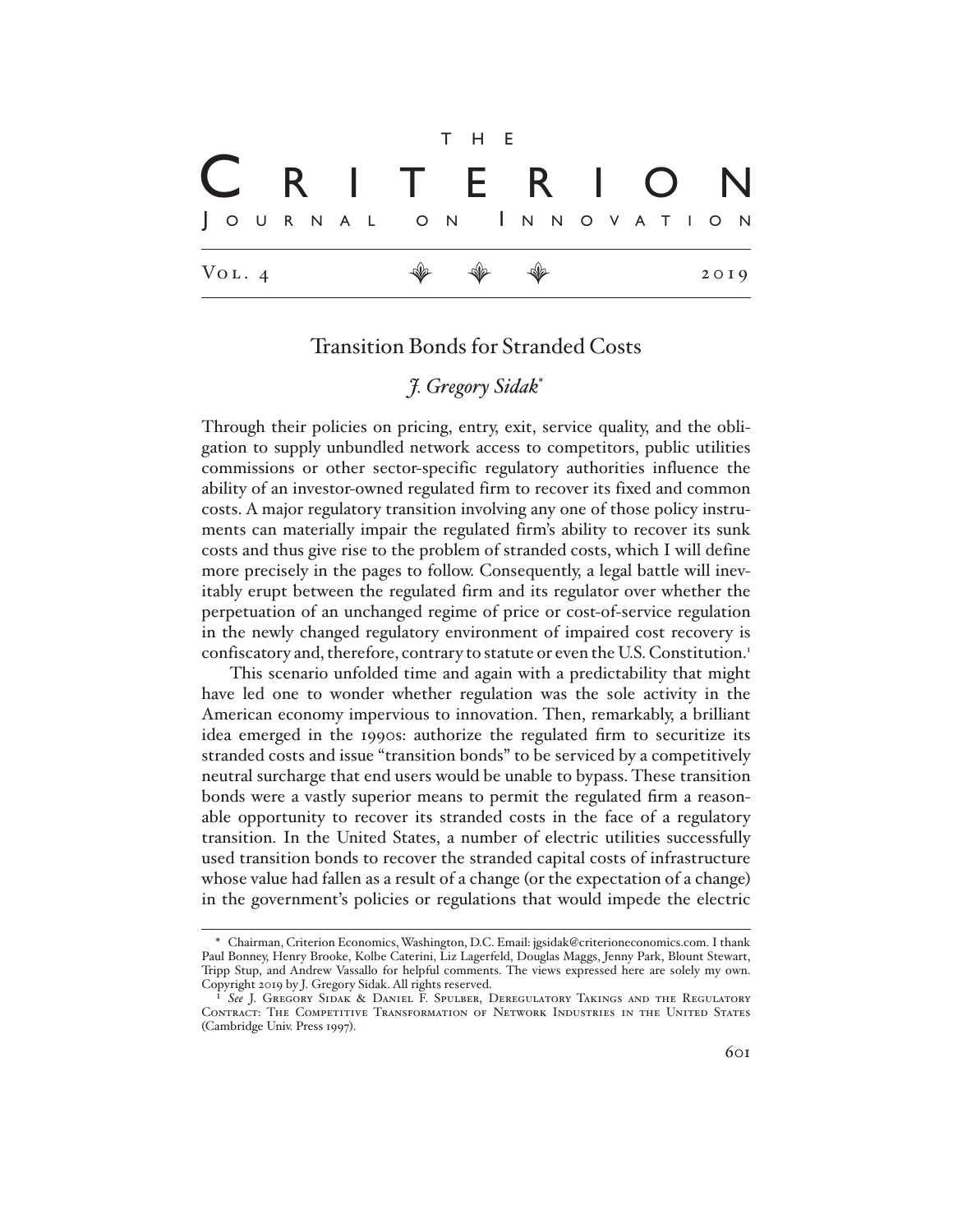utility's ability to recover the cost of its sunk investment. As I document in this article, as of August 2019, utilities in the United States had issued nearly \$55 billion of transition bonds.

Yet, to my surprise, despite the success of transition bonds in the electric power industry over more than two decades, scholars on regulation have evidently shown no interest in studying the use of this innovative financial instrument. Daniel Spulber and I wrote briefly about transition bonds soon after their emergence in the 1990s.<sup>2</sup> Since then, however, there has been virtually no literature on the subject, much less any sustained theoretical or empirical research by scholars in law or economics. That lacuna is odd, for one can respectably argue that the regulatory innovation of transition bonds has had more practical benefit for consumer welfare, and that it continues to hold more enduring promise as a means to improve dynamic efficiency, than the development of incentive-based regulation (which replaced costof-service, rate-of-return regulation and thereupon spawned a theoretical literature in economics that culminated in a Nobel Prize for Jean Tirole in recognition of his work with the late Jean-Jacques Laffont on regulation in the face of asymmetric information).3

It is also puzzling why both regulators and regulated firms in the telecommunications industry ignored this public-policy success story unfolding in the electric power industry. Instead, the telecommunications industry experienced a decade of continuous litigation following the enactment of the Telecommunications Act of 1996.4 By the end of the first decade of the 21<sup>st</sup> century, the use of transition bonds had slowed to a trickle, perhaps because regulators no longer were implementing or envisioning more waves of regulatory transitions that would necessitate an alternative means of recovering the sunk costs of the regulated firm.

But I find that conjecture—that regulators ran out of new tricks to command old dogs to learn—not persuasive. My casual observation from nearly four decades of professional experience in the field is that nothing seems to slake the thirst of regulators to seek the gradual transformation of everything into something a little bit different. After all, the model of the public utilities commission gained its steam in the Progressive Era,<sup>5</sup> and the

<sup>2</sup> *Id.* at 444–47.

<sup>3</sup> *See* Jean-Jacques Laffont & Jean Tirole, A Theory of Incentives in Procurement and Regulation (MIT Press 1993); *see also* Jean-Jacques Laffont & Jean Tirole, Competition in Telecommunications (MIT Press 2001).

Pub. L. 104-104, 110 Stat. 56. For discussion of the intense friction created by the implementation of the Telecommunications Act of 1996, and the inherent conundrum that it created concerning the recovery of the cost of sunk investment in network infrastructure, see J. Gregory Sidak, *The Failure of Good Intentions: The WorldCom Fraud and the Collapse of American Telecommunications After Deregulation*, 20 Yale J. on Reg. 207 (2003); Jerry A. Hausman & J. Gregory Sidak, *A Consumer-Welfare Approach to the Mandatory Unbundling of Telecommunications Networks*, 109 Yale L.J. 417 (1999).

<sup>5</sup> *See, e.g.*, George L. Priest, *The Origins of Utility Regulation and the Theories of Regulation Debate*, 36 J.L. & Econ. 289 (1993).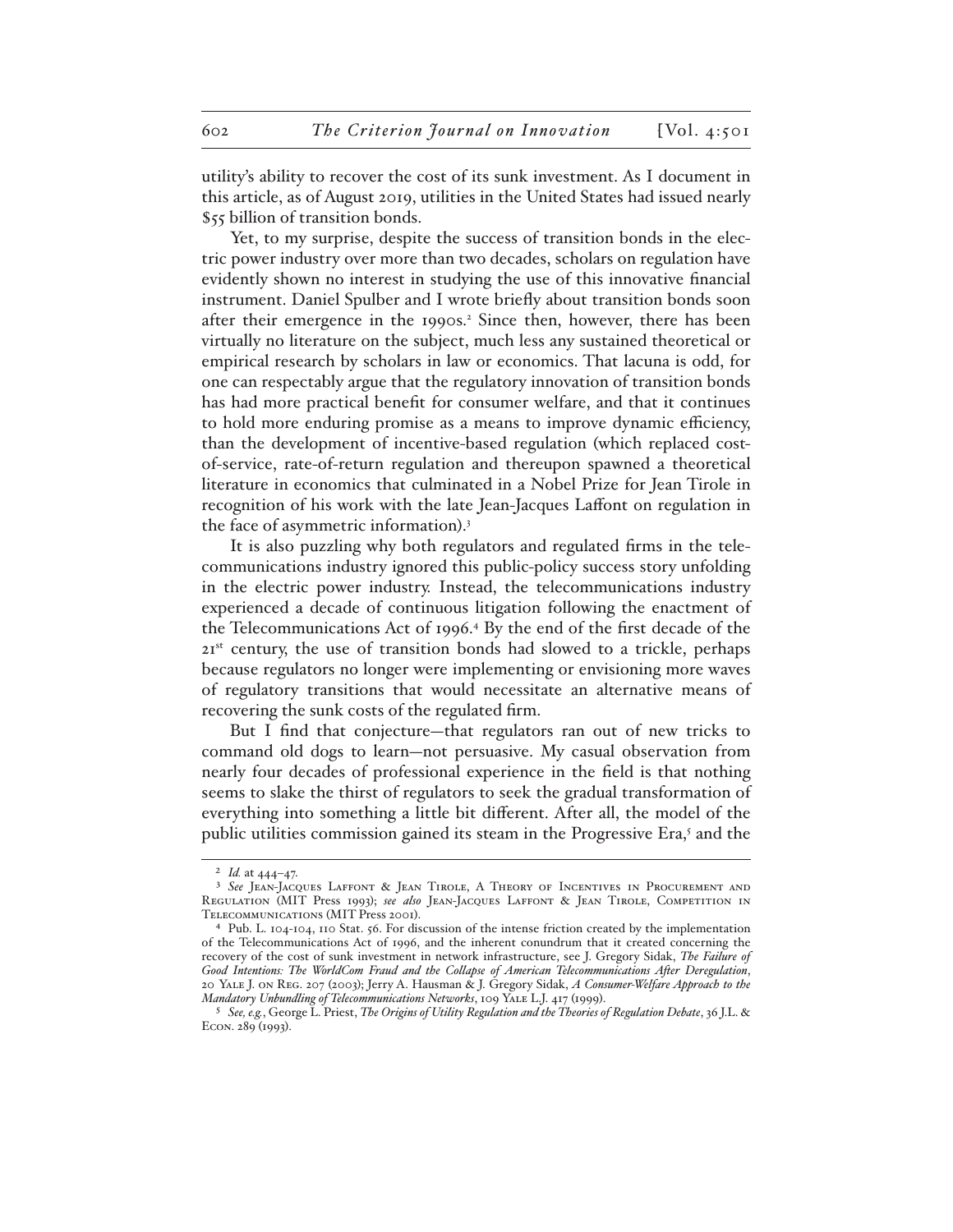resurgence in American politics, roughly a century later, of progressive ideology on the Left and populism on the Right generates calls from both camps to declare various technology giants the new public utilities. So, perhaps, the fundamental transformation of America will proceed—and in its relentless advance conscript new dogs to learn old tricks. Moreover, for technocratic reasons wholly separate from political ideology, it appears that the demand for transition bonds might well rebound as regulators change course from the dramatic shifts in policy that they ordered network industries to undertake in the 1990s and early 2000s. Because it is possible to use transition bonds to securitize and recover *any* cost at risk of being stranded by *any* particular regulatory change, a new generation of regulators might profitably resort to this policy tool, regardless of whether their chosen transformation is wise or foolish. To paraphrase Holmes, as long as the government pays for the consequences of its social experiments, not much constitutional objection remains to the exercise of "the petty larceny of the police power."6

In this article, I explain how regulators have used transition bonds to defuse incumbent opposition to major regulatory transitions that threaten to impair the ability of the incumbent regulated firm to recover the costs of its sunk investments prudently made in expectation of providing regulated service to the public. In Part I, I explain how stranded costs arise from the deregulation (or transformation) of network industries. In Part II, I briefly review the debate from the 1990s over the recovery of stranded costs and show how that debate unfolded differently in the electric power industry than in the telecommunications industry. I chronicle how electric utilities facing stranded costs successfully securitized those costs and issued tens of billions of dollars of transitions bonds. In Part III, I explain in closer detail the economic genius of transition bonds as a mechanism for both overcoming the incumbent's resistance to regulatory change and reducing the regulator's temptation to engage in opportunism concerning the sunk investments of regulated firms.

## I. Stranded Costs and the Regulatory Contract

Under a traditional regulated utility model, the utility assumes obligations to serve in return for the regulator's assurance that the utility will receive a reasonable opportunity to earn a return of its invested capital, and a

<sup>6</sup> 1 Holmes-Laski Letters: The Correspondence of Mr. Justice Holmes and Harold J. Laski, 1916–1935, at 457 (Mark DeWolfe Howe ed., Harvard Univ. Pess 1953). I have previously observed that Holmes' "petty larceny of the police power" is "one of the most [famous] phrases ever deleted from a draft Supreme Court opinion." J. Gregory Sidak, *The Petty Larceny of the Police Power*, 86 Calif. L. Rev. 655, 656 (1998) (reviewing Fred S. McChesney, Money for Nothing: Politicians, Rent Extraction, and POLITICAL EXTORTION (Harvard Univ. Press 1997)).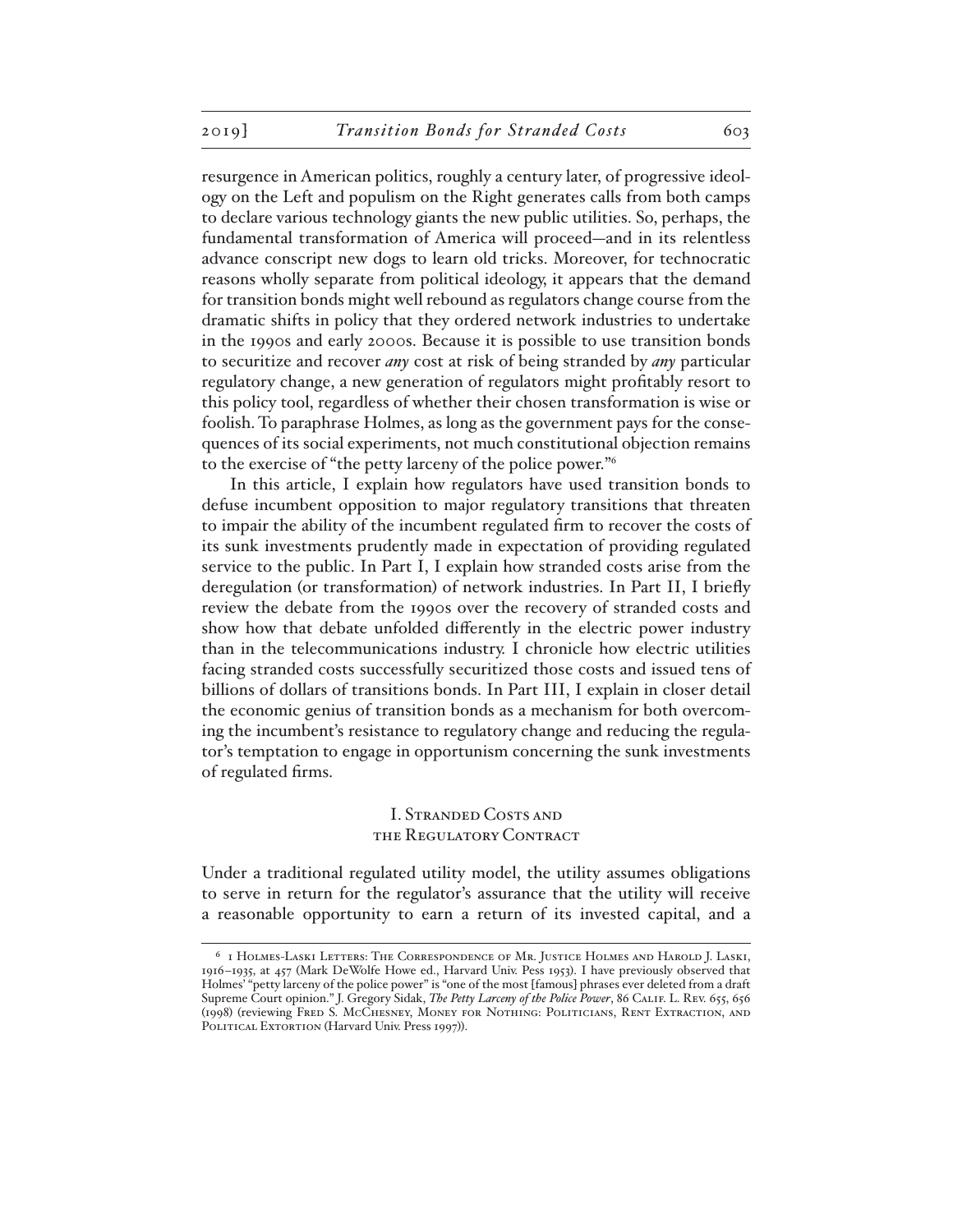competitive return on that invested capital, along with compensation for the full operating cost of providing service. In that relationship, the regulator affects the utility's opportunity to earn a competitive return of, and on, capital by controlling entry into the firm's market, by restricting the maximum earnings of the utility through rate setting, and by establishing service requirements through universal service, carrier of last resort, and other obligations. Such an arrangement, known as the *regulatory contract*, enables the regulator to reconcile its ceilings on the earnings of the utility with the requirement that, in terms of actuarially expected value, prospective investors in the utility be offered a competitive rate of return on their investments. The regulator is thus said to have entered into a bargain with the public utility: In return for assuming an obligation to serve and charging "just and reasonable" prices on a nondiscriminatory basis, the utility is guaranteed a franchise protected by entry regulation—thus the utility is guaranteed that it is commercially reasonable for it to expect a stream of income sufficient to recover, and earn a competitive rate of return on, the utility's invested capital.

The incumbent utility makes its decisions to invest in sunk infrastructure on the basis of that regulatory contract. In other words, the incumbent firm's expectations of its future returns and its obligations under the regulatory contract affect both the amount and the degree of asset specificity of its investments. For example, the incumbent might choose to deploy more infrastructure to meet a universal service obligation, or it might invest in developing technologies that the regulator favors (such as renewable energy sources or higher speeds of residential broadband connectivity).

To establish a network, industries such as telecommunications and electric power must make substantial sunk investments—which is to say nonrecoverable, market-specific investments, which have come to figure prominently in the creation and modification of regulation. The transportation and reticulation facilities in telecommunications, electricity, railroads, oil and natural gas pipelines, and water services are tied to specific geographic locations. The assets deployed for such facilities cannot physically be transferred to another market, and thus they have little if any scrap value unless alternative uses for the facilities can be found where they are already situated. Similarly, investments in specialized capital equipment, such as those found in nuclear power plants, are also sunk costs, as these facilities cannot be transferred easily or at all to other uses across space or time.

Sunk costs motivate regulation in two distinct ways. The notion that the need to incur sunk costs to deploy highly specific assets favors incumbents is said to justify price regulation to control the monopoly power of incumbents.<sup>7</sup>

<sup>7</sup> As Daniel Spulber and I observed in the 1990s, however, this argument is a tautology: the fact that the incumbent incurred sunk costs is conclusive evidence that those sunk costs are not a barrier to entry. See SIDAK & SPULBER, *supra* note 1, at 25.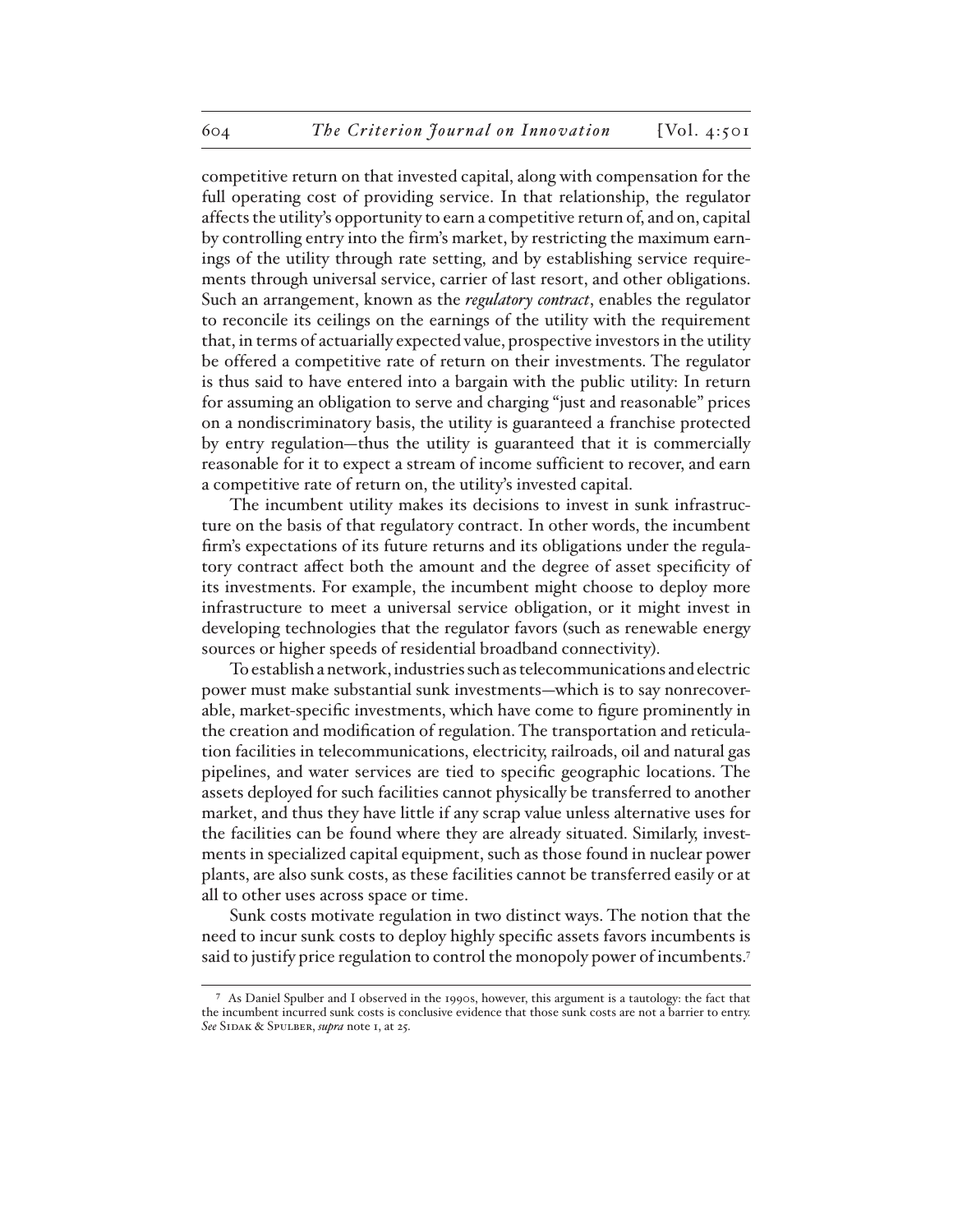Conversely, technological change that reduces the need to make sunk investments creates opportunities for deregulation. Moreover, the presence of sunk costs justifies the imposition of regulatory entry barriers to allow incumbents to earn a stream of revenues exceeding marginal cost so as to earn a return of, and on, their invested capital. The need to permit the regulated firm a reasonable opportunity for the recovery of sunk costs is a critical aspect of network industries that complicates their deregulation.

By opening regulated markets to competition, regulators can reduce the earnings of the incumbent public utility. The utility's capital equipment and other facilities might not be suited to the changing requirements of competitive markets. Moreover, competitive rules designed by regulators seeking to "manage" the transition to competition might have the incidental effect of handicapping the incumbent utility's ability to adapt relative to entrants. Those changes in regulatory policy can reduce the regulated firm's net revenues and deny its investors an opportunity to earn a fair return of and on their transaction-specific investments made under the previous regulatory regime. Those changes also can prevent the utility's shareholders from having a return of and on their invested capital when the utility retires from the provision of regulated service the assets that such capital was used to acquire.

That inability of utility shareholders to secure the return of, and a competitive rate of return on, their investment gives rise to the condition known as *stranded investment*, which is a subset of *stranded costs*. The latter includes operating expenditures (such as the mandatory purchase of energy at the utility's avoided cost but above the market price of such energy) that are not capital investments in physical plant *per se*, but that nonetheless reflect outlays required by regulators that regulated firm cannot recoup in the presence of competitive entry. Throughout this article, I will use this broader concept of stranded costs, which William Baumol and I proposed in a 1995 article.8 We defined stranded costs as "those costs that the utilities currently are permitted to recover through their rates but whose recovery may be impeded or prevented by the advent of competition."9 Various scholars and courts have adopted this working definition.<sup>10</sup> Daniel Spulber and I refined this definition in our articles and book several years later, with an emphasis that "one

<sup>8</sup> *See* William J. Baumol & J. Gregory Sidak, *Stranded Costs*, 18 Harv. J.L. & Pub. Pol'y 835 (1995). *Id.* at 835.

<sup>&</sup>lt;sup>10</sup> For example, the Supreme Court of New Mexico adopted this definition in State ex rel. Sandel v. New Mexico Pub. Util. Comm'n, 127 N.M. 272, 276, 980 P.2d 55, 59 (1999) (quoting Baumol & Sidak, *Stranded Costs*, *supra* note 8, at 835). The Massachusetts Supreme Court cited my contemporaneous book with Baumol in Stow Mun. Elec. Dep't v. Dep't of Pub. Utils., 426 Mass. 341, 348, 688 N.E.2d 1337, 1346 (1997) ("Permitting utilities to recover their prudently incurred stranded costs promotes fair and effective competition in the electric industry.") (citing WILLIAM J. BAUMOL & J. GREGORY SIDAK, TRANSMISSION PRICING AND STRANDED COSTS IN THE ELECTRIC POWER INDUSTRY (AEI Press 1995)).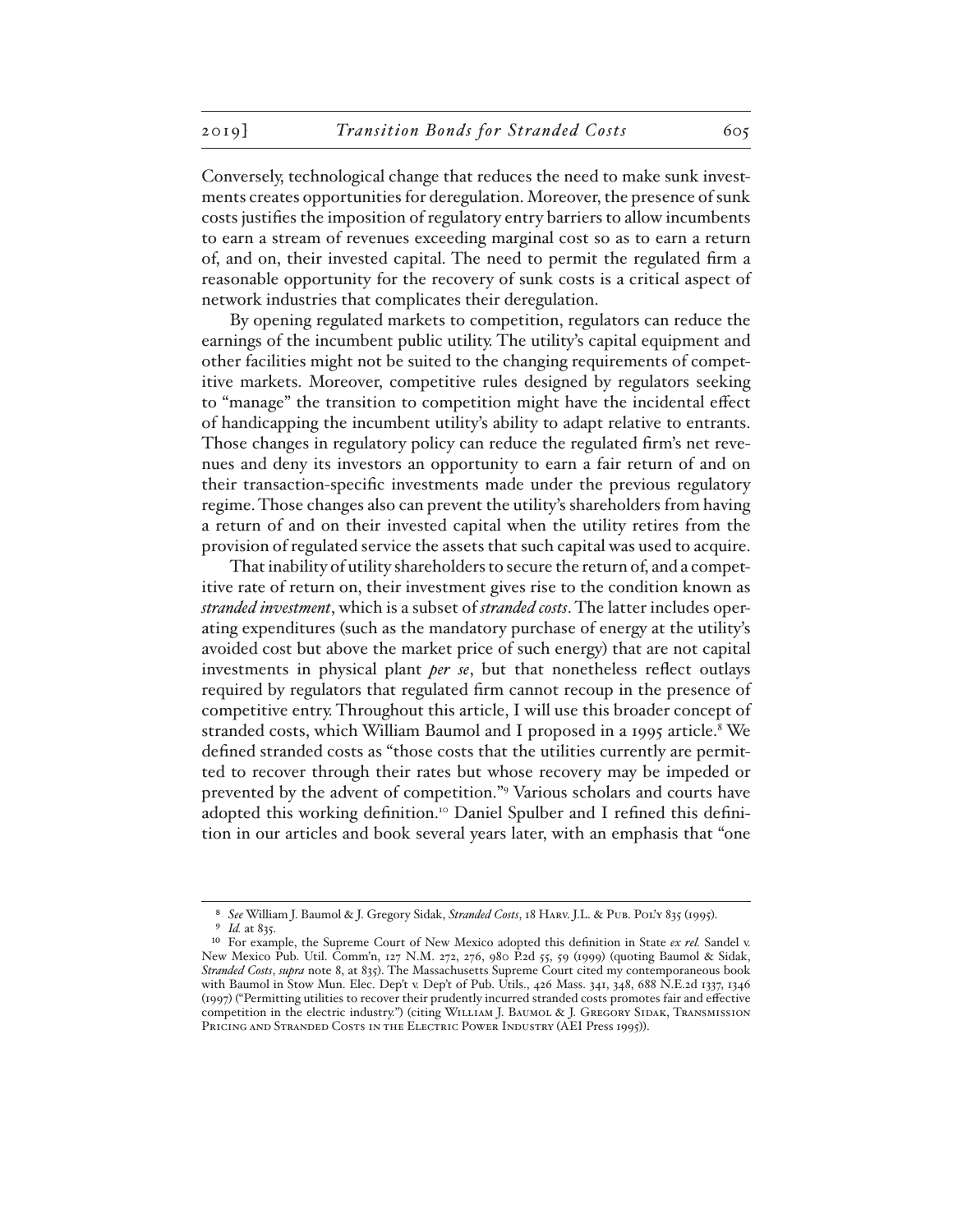can measure stranded costs as the anticipated shortfall in net revenues under competition as a consequence of changes in regulatory policy."<sup>11</sup>

### II. The Divergent Approaches to Recovery of Stranded Costs in the Electric Power and Telecommunications Sectors

In the 1990s, regulators opened particular stages of the vertical chain of production of both the electric power sector and the telecommunications sector to competition, creating stranded costs for the vertically integrated incumbents, which for a century or more had provided end services to business and residential customers. In both sectors, lawsuits followed that claimed that the regulator's failure to permit a reasonable opportunity to the vertically integrated incumbent to recover its stranded costs was unlawful under the controlling regulatory statute (because the net effect of such open-access or "unbundling" regulation was to produce an uncompensatory rate, which was not "just and reasonable" from the utility's perspective) and unconstitutional under the Takings Clause of the Fifth Amendment to the U.S. Constitution (because the utility was not justly compensated for the value of the sunk investment that the regulatory change in effect took from the utility and rededicated to some new—and different—public purpose from what the utility and its regulator had originally specified). In response, the new entrants and regulators developed arguments that regulated rates for mandated access to the incumbent's facilities should be based only on a competitor's forward-looking costs, calculated to approximate what a hypothetically efficient network being built at the time of the regulatory change would cost. In telecommunications, this approach—which effectively denied full recovery for the common costs of the sunk infrastructure of the incumbent local exchange carriers—produced several divided Supreme Court decisions, beginning in 1999, that ultimately denied the incumbent local exchange operators the right to recovery of stranded costs that they had sought as a matter of law.<sup>12</sup>

In the electric power industry, a remarkably different outcome occurred. Although the first bonds resembling transition bonds were issued for demand-side management purposes in the mid-1990s, $\frac{13}{15}$  U.S. electric utilities and their regulators soon modified this financial instrument to compensate electric utilities for assets that were rendered obsolete by the widespread deregulation of wholesale power-supply markets,

<sup>11</sup> Sidak & Spulber, *supra* note 1, at 29.

<sup>12</sup> AT&T Corp. v. Iowa Utils. Bd., 525 U.S. 366 (1999); Verizon Commc'ns, Inc. v. FCC, 535 U.S. 467 (2002).

<sup>13</sup> J. Paul Forrester, *Unstranding "Stranded Cost" Securitizations: New Applications for a Proven Technology*, 14 J. Structured Fin. 33, 33–34 (2008).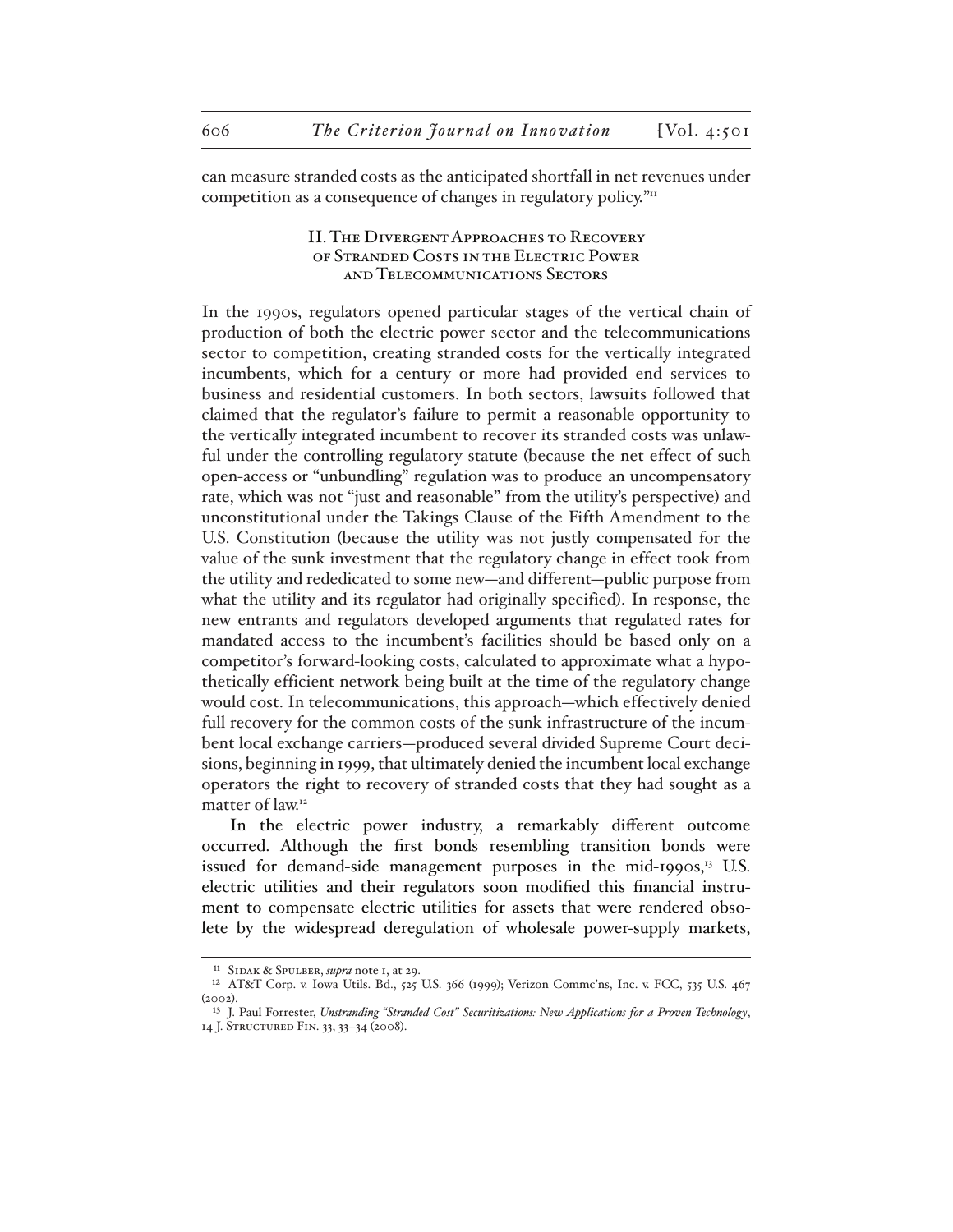which occurred mainly in the late 1990s.<sup>14</sup> By 1996, transition bonds—also known as ratepayer obligation charge (ROC) bonds, rate-reduction bonds, stranded-cost bonds, energy-recovery bonds, environmental trust bonds, and storm-recovery bonds<sup>15</sup>—emerged as a solution to the problem of funding the regulatory transition that the state had deemed, in the exercise of its police power, to be a desirable public purpose. Between December 1997 and August 2019, various U.S. states approved nearly \$55 billion (USD) in transition bonds. Figure 1. Issuances of Transition Bonds in the United States, 1997–August 2019 (USD) shows the value of the issuances, aggregated by year.



Table 1. Transition Bond Issuances in the United States, 1997–August 2019 (USD) below chronicles the transition bonds issued in the United States between 1997 and August 2019.

Transaction Name Servicer Closing Date Issuance Amount (\$Millions) PG&E Funding LLC<br>
Pacific Gas & Electric Dec-97 2,901 SCE Funding LLC, Series 1997-1 Southern California Edison Dec-97 2,463 SDG&E Funding LLC Notes, Series 1997-1 San Diego Gas & Electric Dec-97 658 ComEd Transitional Funding Trust, Series 1998 Com Edison Dec-98 3,400

Table 1. Transition Bond Issuances in the United States, 1997–August 2019 (USD)

14 *Id.* at 33.

<sup>15</sup> Standard & Poor's RatingsDirect, The Recession Hasn't Been Hard on "Ratepayer Obligation Charge" Bonds 5 (2009), https://saberpartners.com/wp-content/uploads/2017/02/ SP-Report-on-Ratepayer-Obligation-Bond-July-09.pdf.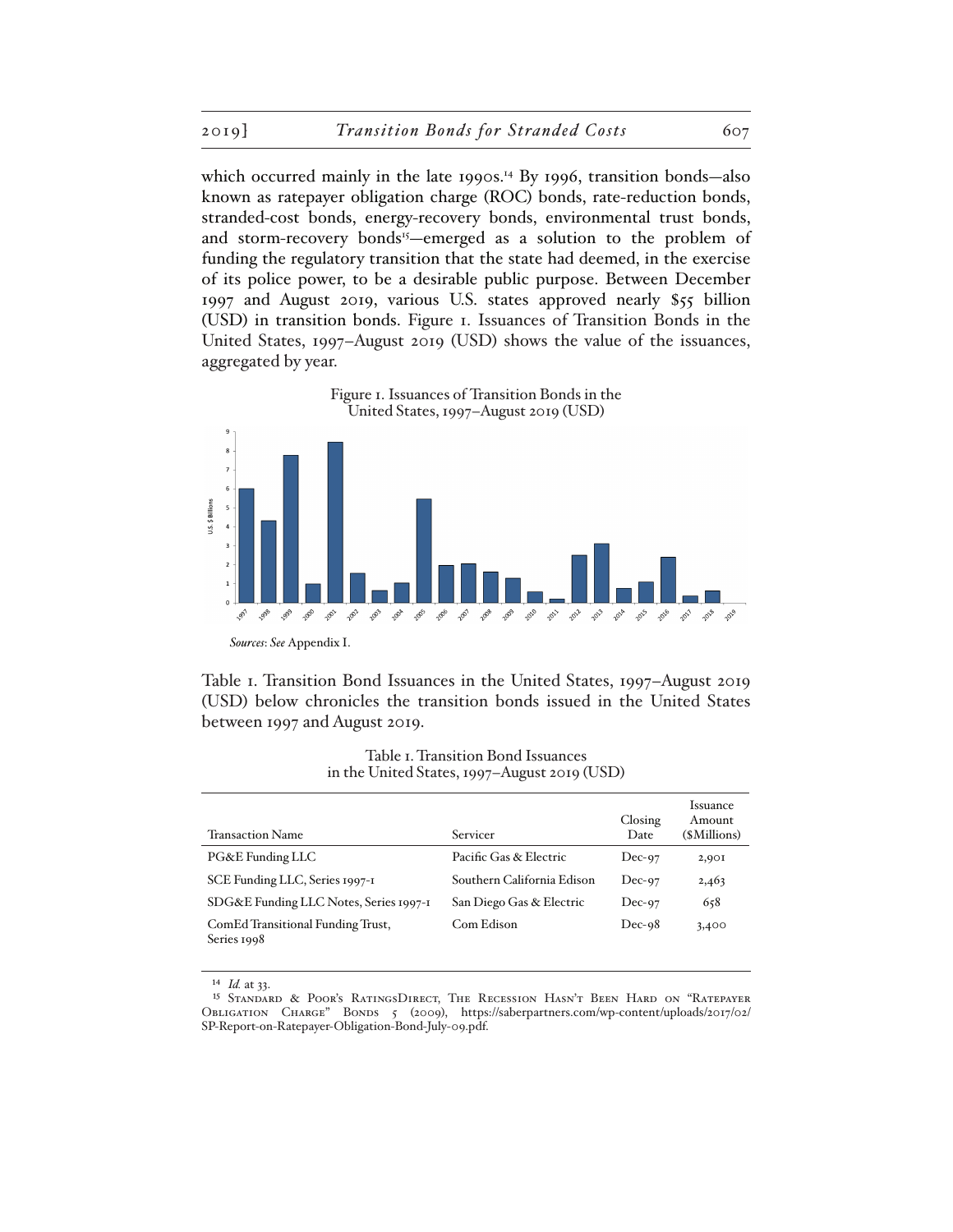# 608 The Criterion Journal on Innovation [Vol. 4:501]

| Transaction Name                                                                 |                                               | Closing<br>Date | <i><u><b>Issuance</b></u></i><br>Amount |
|----------------------------------------------------------------------------------|-----------------------------------------------|-----------------|-----------------------------------------|
|                                                                                  | Servicer                                      |                 | (\$Millions)                            |
| Illinois Power Special Trust, Series 1998-1                                      | <b>Illinois Power</b>                         | $Dec-98$        | 864                                     |
| MPC Natural Gas Funding Trust                                                    | Northwestern Energy                           | $Dec-98$        | 63                                      |
| PECO Energy Transition Trust,<br>Series 1999-A                                   | PECO Energy                                   | Mar-99          | 4,000                                   |
| SPPC Funding LLC, Series 1999-1                                                  | Sierra Pacific Power                          | Apr-99          | $^{24}$                                 |
| <b>BEC</b> Funding LLC                                                           | <b>NSTAR Electric</b>                         | July-99         | 725                                     |
| PP&L Transition Bond Company LLC,<br>Series 1999-1                               | PP&L                                          | Aug-99          | 2,420                                   |
| West Penn Funding LLC, Series 1999-A                                             | West Penn                                     | $Nov-99$        | 600                                     |
| PECO Energy Transition Trust,<br>Series 2000-A                                   | PECO Energy                                   | May-00          | 1,000                                   |
| PSNH Funding LLC 2, Series 2002-1                                                | Public Service Company of<br>New Hampshire    | Jan-01          | 50                                      |
| PSEG Transition Funding LLC,<br>Series 2001-1                                    | Public Service Electric &<br>Gas              | Jan-01          | 2,525                                   |
| PECO Energy Transition Trust,<br>Series 2001-A                                   | PECO Energy                                   | Mar-01          | 805                                     |
| The Detroit Edison Securitization Funding<br>LLC, Series 2001-1                  | Detroit Edison                                | Mar-01          | 1,750                                   |
| Connecticut RRB Special Purpose Trust<br>CL&P-1                                  | Connecticut Light & Power                     | Mar-01          | 1,438                                   |
| PSNH Funding LLC, Series 2001-1                                                  | Public Service Company of<br>New Hampshire    | Apr-01          | 525                                     |
| Massachusetts RRB Special Purpose Trust<br>WMECO-1                               | Western Massachusetts<br>Electric             | May-01          | 155                                     |
| <b>Reliant Energy Transition Bond Company</b><br>LLC, Series 2001-1              | <b>CenterPoint Energy</b><br>Houston Electric | Oct-01          | 749                                     |
| Consumers Funding LLC, Series 2001-1                                             | <b>Consumers Energy</b>                       | Nov-oi          | 469                                     |
| CPL Transition Funding LLC, Series 2002-1                                        | <b>AEP Texas Central</b>                      | $Feb-O2$        | 797                                     |
| JCP&L Transition Funding LLC,<br>Series 2002-A                                   | Jersey Central Power &<br>Light               | June-02         | 320                                     |
| <b>Atlantic City Electric Transition Funding</b><br>LLC, Series 2002-1           | <b>Atlantic City Electric</b>                 | $Dec-oz$        | 440                                     |
| Oncor Electric Delivery Transition Bond<br>Company LLC, Series 2003-1            | <b>Oncor Electric Delivery</b>                | Aug-03          | 500                                     |
| <b>Atlantic City Electric Transition Funding</b><br>LLC, Series 2003-1           | <b>Atlantic City Electric</b>                 | $Dec-03$        | 152                                     |
| TXU Electric Delivery Transition Bond<br>Company LLC, Series 2004-1              | <b>TXU Electric Delivery</b>                  | June-04         | 790                                     |
| Connecticut (State of) Special Obligation<br>Rate Reduction Bonds, 2004 Series A | Connecticut Light & Power                     | June-04         | 205                                     |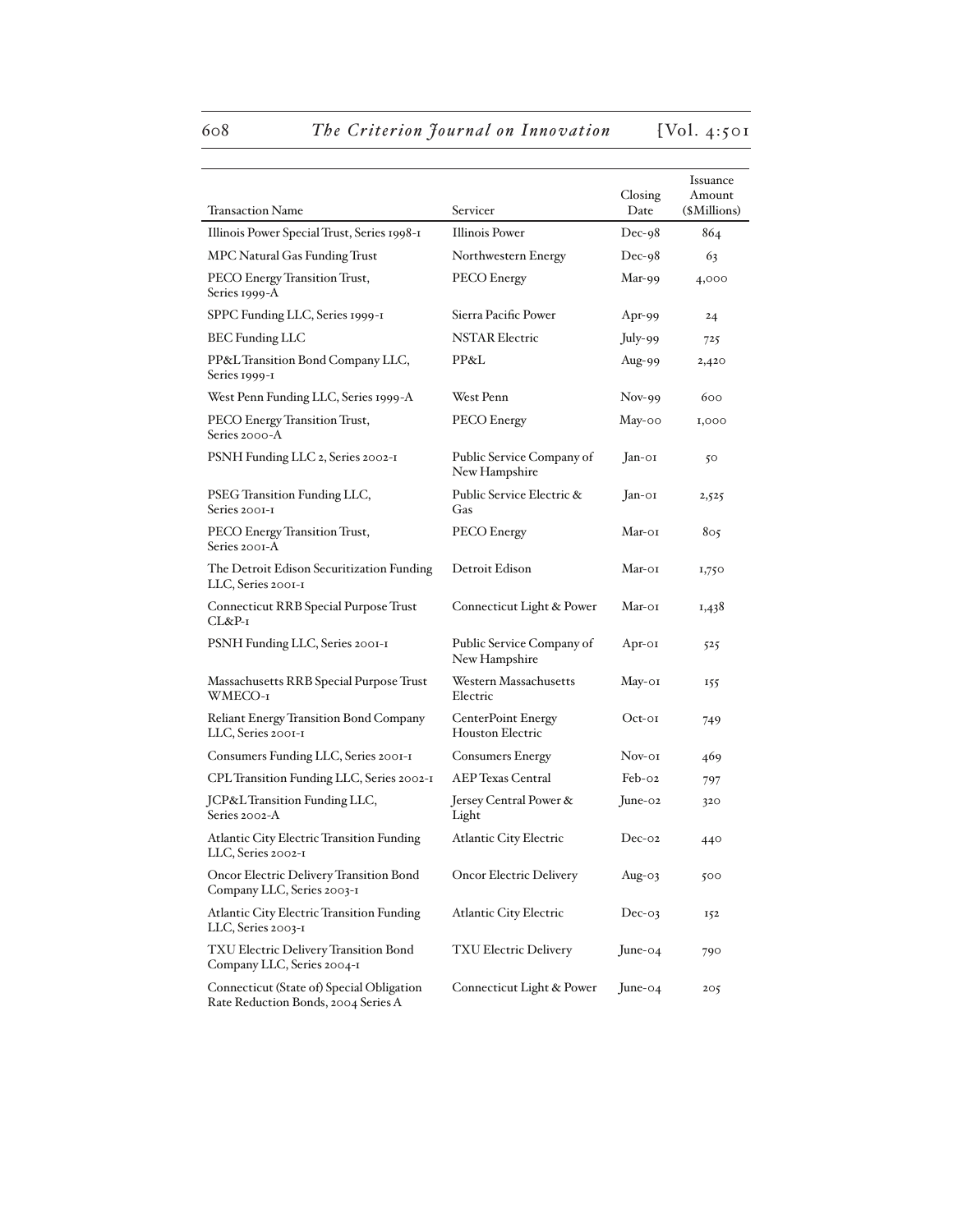Environmental Control Series B

# 2019] *Transition Bonds for Stranded Costs* 609

| Transaction Name                                                                                         | Servicer                                             | Closing<br>Date | <i><u><b>Issuance</b></u></i><br>Amount<br>(\$Millions) |
|----------------------------------------------------------------------------------------------------------|------------------------------------------------------|-----------------|---------------------------------------------------------|
|                                                                                                          |                                                      |                 |                                                         |
| Rockland Electric Company Transition<br>Funding LLC, Series 2004-1                                       | Orange and Rockland<br><b>Urilities</b>              | $July-04$       | 46                                                      |
| PG&E Energy Recovery Funding LLC,<br>Series 2005-1                                                       | Pacific Gas & Electric                               | $Jan-05$        | 1,888                                                   |
| Massachusetts RRB Special Purpose Trust<br>2005-I                                                        | <b>NSTAR Electric</b>                                | $Feb-05$        | 675                                                     |
| PSE&G Transition Funding II LLC,<br>Series 2005-1                                                        | Public Service Electric &<br>Gas                     | $Sept-05$       | IO3                                                     |
| WPP Funding, LLC, Series 2005-A                                                                          | <b>West Penn Power</b>                               | $Sept-05$       | II5                                                     |
| PG&E Energy Recovery Funding LLC,<br>Series 2005-2                                                       | Pacific Gas & Electric                               | $Nov-05$        | 844                                                     |
| <b>CenterPoint Energy Transition Bond</b><br>Company II, LLC, Series A                                   | <b>CenterPoint Energy</b><br><b>Houston Electric</b> | $Dec-05$        | 1,851                                                   |
| JCP&L Transition Funding II LLC,<br>Series 2006-A                                                        | Jersey Central Power &<br>Light                      | Aug- $06$       | 182                                                     |
| <b>AEP Texas Central Transition Funding II</b><br>LLC, Series A                                          | <b>AEP Texas Central</b>                             | $Oct-06$        | 1,794                                                   |
| MP Environmental Funding LLC - Senior<br>Secured Sinking Fund Environmental<br>Control Bonds, Series A   | Monongahela Power                                    | Apr-07          | 344                                                     |
| PE Environmental Funding LLC - Senior<br>Secured Sinking Fund Environmental<br>Control Bonds, Series A   | Potomac Edison                                       | Apr-07          | <b>115</b>                                              |
| FPL Recovery Funding LLC, 2007 Series A                                                                  | Florida Power and Light                              | $May-07$        | 652                                                     |
| <b>Entergy Gulf States Reconstruction</b><br>Funding I, LLC Senior Secured Transition<br>Bonds, Series A | <b>Entergy Gulf States</b><br>Louisiana              | June- $o7$      | 330                                                     |
| RSB BondCo LLC                                                                                           | <b>Baltimore Gas and Electric</b>                    | June- $o7$      | 623                                                     |
| <b>CenterPoint Energy Transition Bond</b><br>Company III, LLC                                            | <b>CenterPoint Energy</b><br><b>Houston Electric</b> | $Feb-o8$        | 488                                                     |
| Cleco Katrina/Rita Hurricane Recovery<br>Funding LLC                                                     | Cleco Power                                          | $Mar-o8$        | 181                                                     |
| Louisiana Public Facilities Authority,<br>System Restoration Bonds, Series 2008                          | Entergy Louisiana                                    | $July-08$       | 688                                                     |
| Louisiana Public Facilities Authority,<br>System Restoration Bonds, Series 2008                          | <b>Entergy Gulf States</b><br>Louisiana              | Aug- $08$       | 278                                                     |
| Entergy Texas Restoration Funding, LLC,<br>Senior Secured Transition Bonds                               | <b>Entergy Texas</b>                                 | $Oct-09$        | 546                                                     |
| CenterPoint Energy Restoration Bond<br>Company, LLC                                                      | <b>CenterPoint Energy</b><br><b>Houston Electric</b> | $Nov-09$        | 665                                                     |
| MP Environmental Funding LLC,<br>Senior Secured ROC Bonds,                                               | Monongahela Power                                    | $Dec-og$        | 64                                                      |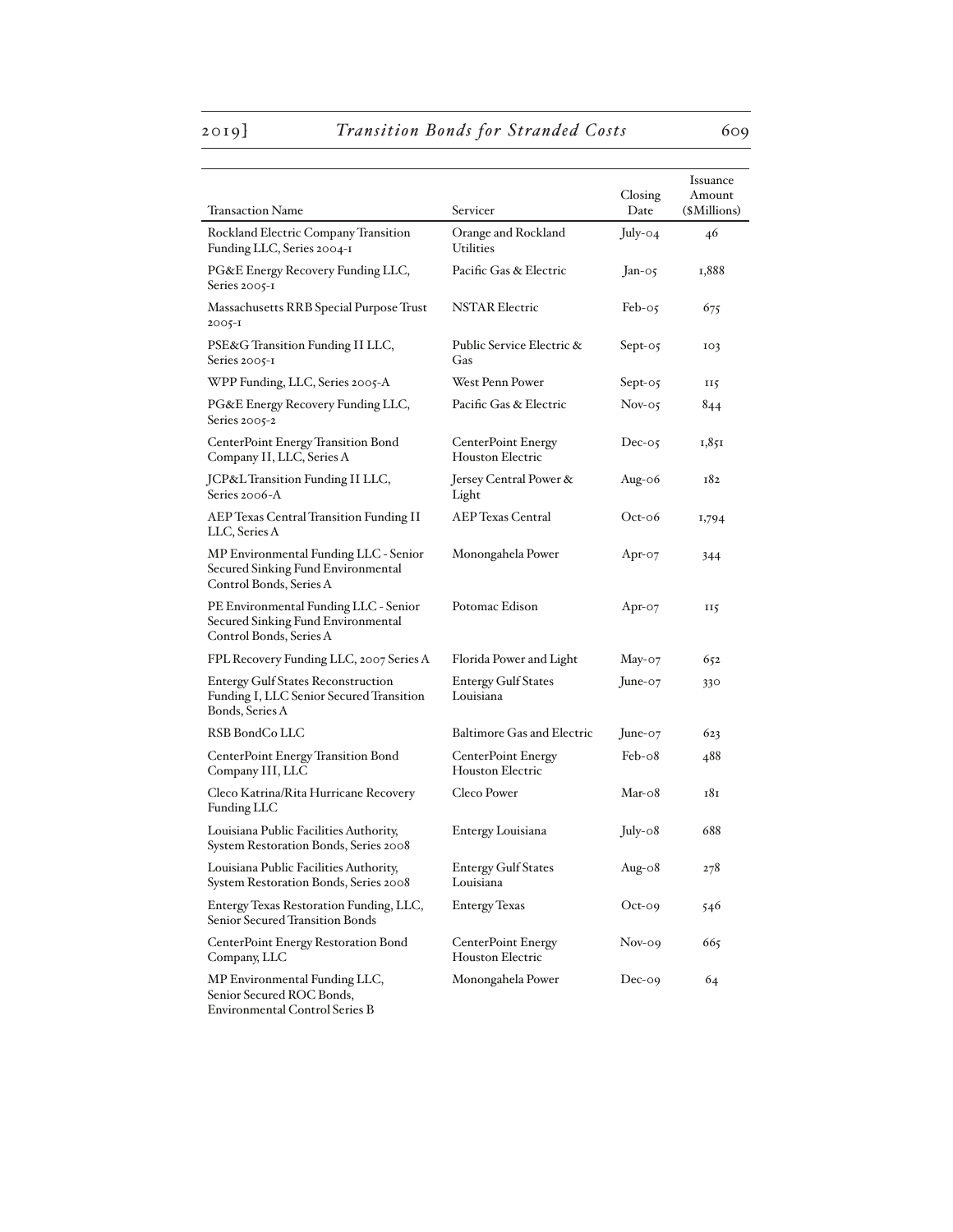# 610 **The Criterion Journal on Innovation** [Vol. 4:501]

|                                                                                                                                           |                                                                              |           | <i><u><b>Issuance</b></u></i> |
|-------------------------------------------------------------------------------------------------------------------------------------------|------------------------------------------------------------------------------|-----------|-------------------------------|
|                                                                                                                                           |                                                                              | Closing   | Amount                        |
| Transaction Name                                                                                                                          | Servicer                                                                     | Date      | (\$Millions)                  |
| PE Environmental Funding LLC,<br>Senior Secured ROC Bonds,<br><b>Environmental Control Series B</b>                                       | Potomac Edison                                                               | $Dec-og$  | 22                            |
| Louisiana Local Government Environmen-<br>tal Facilities and Community Development<br>Authority, System Restoration Bonds,<br>Series 2010 | Entergy Louisiana                                                            | July-10   | 469                           |
| Entergy Arkansas Restoration Funding LLC,<br>Senior Secured Storm Recovery Bonds                                                          | <b>Entergy Arkansas</b>                                                      | Aug-10    | <b>I24</b>                    |
| <b>Entergy Louisiana Investment Recovery</b><br>Funding I, LLC, Senior Secured Investment<br><b>Recovery Bonds</b>                        | Entergy Louisiana                                                            | Sept-11   | 207                           |
| <b>CenterPoint Energy Transition Bond</b><br>Company IV, LLC, Series 2012 Senior<br>Secured Transition Bonds                              | <b>CenterPoint Energy</b>                                                    | Jan-12    | 1,700                         |
| <b>AEP Texas Central Transition Funding III</b><br>LLC, Senior Secured Transition Bonds                                                   | <b>AEP Texas Central</b>                                                     | Mar-12    | 800                           |
| First Energy Ohio PIRB Special Purpose<br>Trust, Series 2013                                                                              | FirstEnergy                                                                  | June-13   | 446                           |
| Ohio Phase-In-Recovery Funding LLC,<br>Senior Secured Phase-In-Recovery Bonds                                                             | <b>AEP Ohio Power</b>                                                        | July-13   | 267                           |
| Appalachian Consumer Rate Relief Funding<br>LLC, Senior Secured Consumer Rate Relief<br>Bonds                                             | AEP West Virginia<br>Appalachian Power                                       | $Nov-13$  | 380                           |
| Utility Debt Securitization Authority,<br>Restructuring Bonds, Series 2013T&<br>Series 2013TE                                             | Long Island Power<br>Authority                                               | $Dec-I$   | 2,022                         |
| Consumer 2014 Securitization Funding<br>LLC, Senior Secured Securitization Bonds,<br>Series 2014-A                                        | <b>Consumers Energy</b>                                                      | July-14   | 378                           |
| Louisiana Local Government Environmen-<br>tal Facilities and Community Development<br>Authority, System Restoration Bonds,<br>Series 2014 | <b>Entergy Gulf States</b><br>Louisiana                                      | Aug-14    | 244                           |
| State of Hawaii 2014-A Green Energy<br>Market Securitization Bond                                                                         | State of Hawaii Department<br>of Business, Economic<br>Development & Tourism | $Nov-I4$  | 150                           |
| <b>Entergy New Orleans Storm Recovery</b><br>Funding I, LLC                                                                               | <b>Entergy New Orleans</b>                                                   | July-15   | 99                            |
| Utility Debt Securitization Authority<br>Restructuring Bonds, Series 2015                                                                 | Long Island Power<br>Authority                                               | $Oct-15$  | 1,000                         |
| Utility Debt Securitization Authority,<br>Restructuring Bonds, Series 2016-A                                                              | Long Island Power<br>Authority                                               | Apr-16    | 637                           |
| Duke Energy Florida Project Finance LLC,<br>Series A Senior Secured Bond                                                                  | Duke Energy                                                                  | $June-16$ | 1,300                         |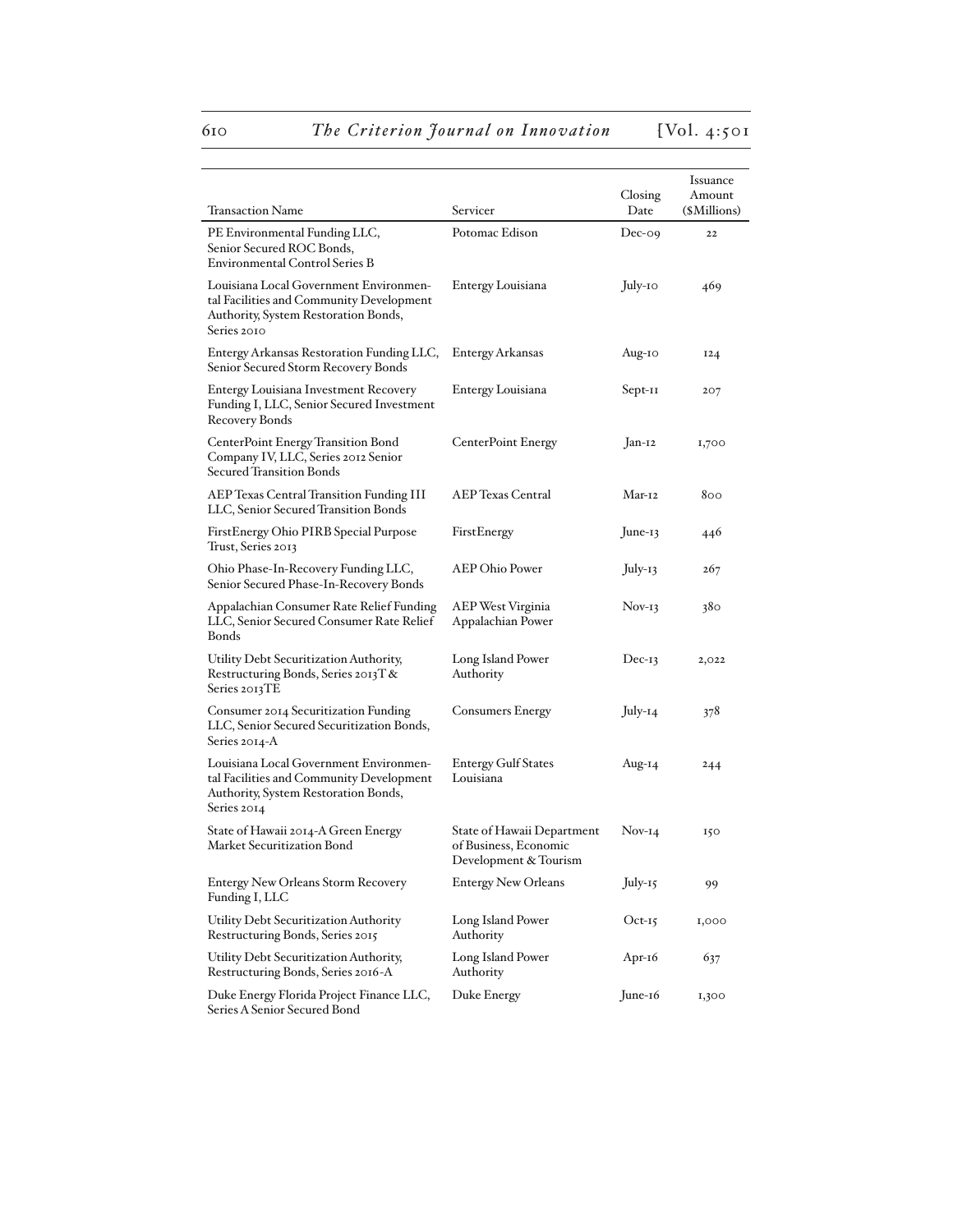#### 2019] *Transition Bonds for Stranded Costs* 611

| <b>Transaction Name</b>                                                      | Servicer                                   | Closing<br>Date | <i>Issuance</i><br>Amount<br>(\$Millions) |
|------------------------------------------------------------------------------|--------------------------------------------|-----------------|-------------------------------------------|
| Utility Debt Securitization Authority,<br>Restructuring Bonds, Series 2016-B | Long Island Power<br>Authority             | $Sept-16$       | 469                                       |
| Utility Debt Securitization Authority,<br>Restructuring Bonds, Series 2017   | Long Island Power<br>Authority             | $Nov-I7$        | 369                                       |
| PSNH Funding LLC 3, Series 2018-1                                            | Public Service Company of<br>New Hampshire | $Mav-18$        | 636                                       |
|                                                                              |                                            | Total           | 54,979                                    |

*Sources*: *See* Appendix I.

*Note*: This table is current as of August 8, 2019.

Under the transition bond approach, the electric utility establishes in a regulatory proceeding the extent of its recoverable stranded costs given the pricing regime that the regulator has imposed for the changed nature of the utility's regulatory obligation—such as mandatory unbundled access to the firm's network. In other words, this approach separates the recovery of stranded costs from the rate-setting process in the changed regulatory environment. The regulator then permits the electric utility to issue bonds to recover those stranded costs.

Typically, in the United States, a special-purpose entity owned by the utility issues the transition bonds. Thus, the utility itself avoids holding the value of the bonds on its balance sheet, which reduces the utility's capital costs that are charged to consumers. The bonds are funded through a broad, "nonbypassable" rate—known generally as a transition charge—that is added to the retail rate charged to all consumers in the utility's service territory. It is essential that the transition charge be nonbypassable so that consumers cannot evade it simply by switching to another utility that is not subject to the charge.

This transition charge is imposed by the state regulatory authority (typically a public utilities commission), which enables the bonds to achieve a high credit rating despite their not being backed by the full faith and credit of the state government.<sup>16</sup> Indeed, ratings agencies have typically given transition bonds an AAA rating, which has tended to make the cost of capital necessary to fund the underlying debt low; specifically, the cost of capital for the transition bonds is less than the utility's weighted-average cost of capital (WACC).

Put differently, the use of transition bonds achieves the financing of the utility's recovery of its stranded costs at the lowest possible cost. If, in an alternative formulation of transition bonds, a utility were permitted to recover its stranded costs through similarly constructed bonds but was

<sup>16</sup> *See* Forrester, *supra* note 14, at 34.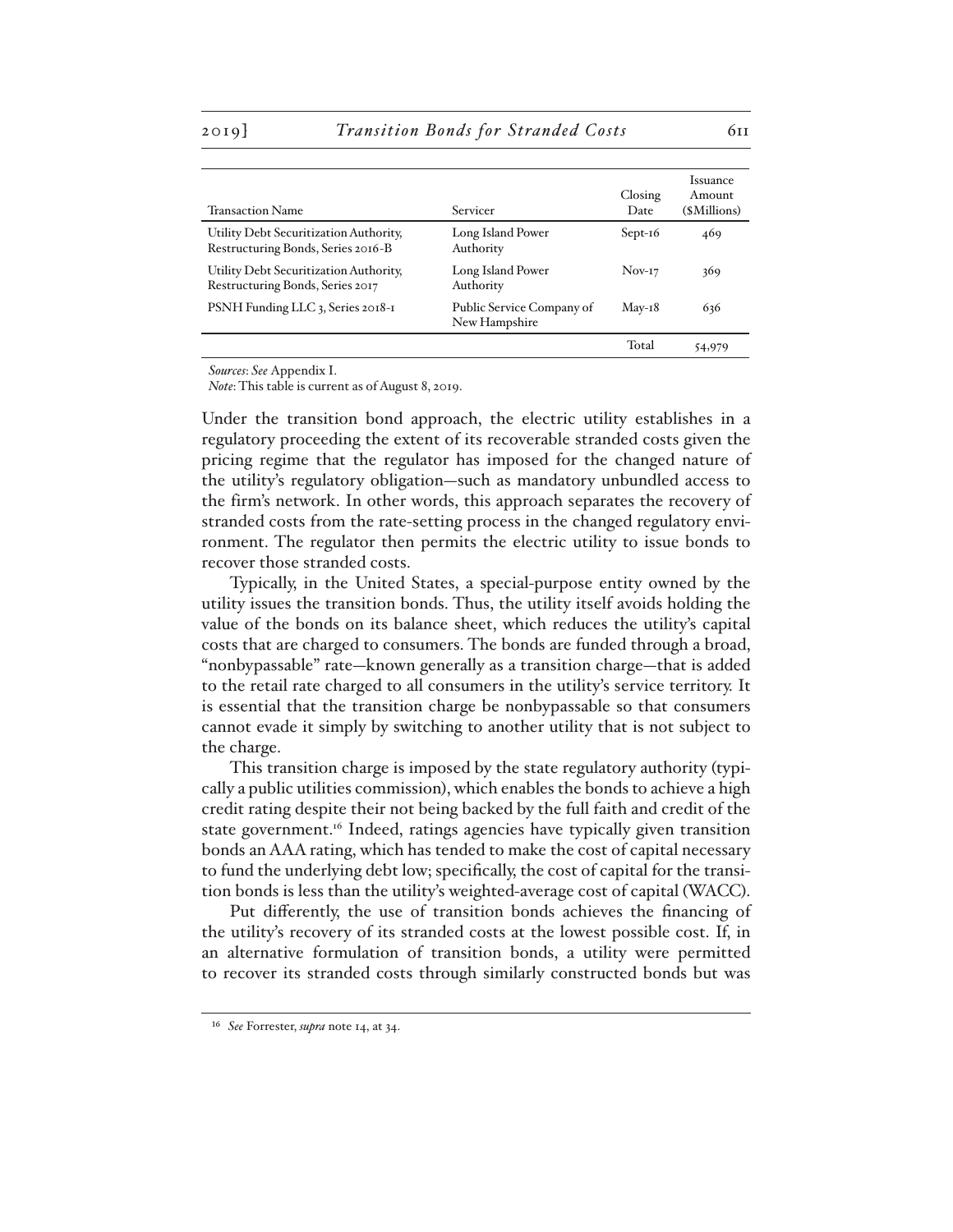forced to carry those bonds on its own balance sheet, the utility would need to bill consumers for a higher transition charge because of the utility's higher WACC. Thus, transition bonds provide an efficient solution because their use both preserves the utility's investment incentives (which benefits consumers in the long term) and reduces the immediate costs of the transition charge (which benefits consumers in the near term).

Although regulators in the United States have most frequently used transition bonds to allow electric utilities to recover their stranded costs after the deregulation of wholesale power sales, regulators have also permitted utilities to issue transition bonds for other purposes. For example, utilities have issued transition bonds for environmental initiatives such as the financing of the acquisition of mandatory pollution-control equipment.<sup>17</sup> Regulators have also permitted utilities to issue transition bonds to finance future investments by fossil fuel fired plant operators in carbon reduction and alternative energy.<sup>18</sup> In fact, as of 2019, many states have enacted legislation that specifically allows coal burning electric utilities to issue transition bonds to lessen the burden of stranded and obsolete coal assets.19 These incentives have the potential to induce these utilities to prioritize carbon-reduction and embrace alternative-energy technologies.<sup>20</sup>

Utilities have also been able to issue transition bonds to assist with disaster recovery.21 For example, utilities in Florida issued \$652 million in transition bonds in 2007 to finance reconstruction after Hurricane Katrina.<sup>22</sup> In California, Pacific Gas and Electric (PG&E) has lobbied to be able to securitize some of their profits to finance past wildfire liabilities as well as to pay for future wildfire damages.<sup>23</sup>

> III. Case Studies of the Structure and Benefits of Transition Bonds

The archetypal authorizing legislation for transition bonds is Pennsylvania's Electricity Generation Customer Choice and Competition Act of 1996.<sup>24</sup> Analyzing the Pennsylvania plan shows how transition bonds permit efficient stranded-cost recovery and provide market-based monitoring of regulatory

<sup>17</sup> *Id.*

<sup>18</sup> *Id.*

<sup>19</sup> Herman K. Trabish, *Securitization Fever: Renewables Advocates Seize Wall Street's Innovative Way to End*  Coal, UTILITY DIVE, May 28, 2019, https://www.utilitydive.com/news/securitization-fever-renewablesadvocates-seize-wall-streets-innovative-w/555089/.

<sup>20</sup> *See* Forrester, *supra* note 14, at 35–36.

<sup>21</sup> *Id.* at 34.

<sup>22</sup> *Id.* at 35.

<sup>&</sup>lt;sup>23</sup> Scott Deveau & Mark Chediak, *PG&E in California Wants to Securitize Some Profits to Cover Wildfire Costs*, Insurance J., July 1, 2019, https://www.insurancejournal.com/news/west/2019/07/01/531062.htm.

<sup>24</sup> 1996 Pa. Laws 138 (codified at 66 Pa. Cons. Stat. § 2801 *et seq.*).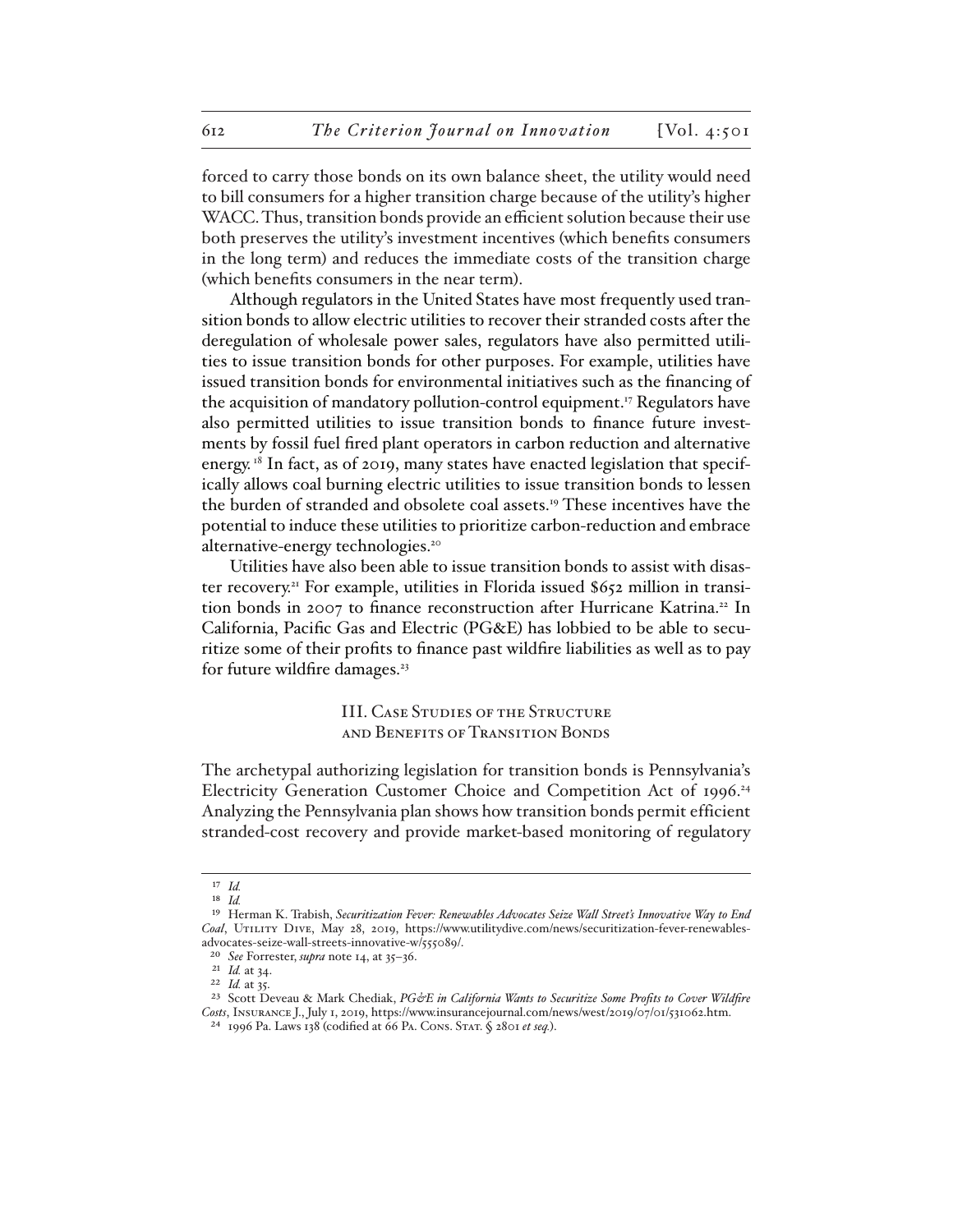risk. To demonstrate more fully the function and structure of transition bonds, I also analyze a case study of a specific electric utility in Texas, AEP Texas Central Company.

#### *A. Pennsylvania's Electricity and Consumer Choice and Competition Act*

Pennsylvania's legislation defines the amount of recoverable costs as *intangible transition property*. 25 The regulator then authorizes the utility to securitize those stranded costs through a bond issuance, which a qualified rate order will permit the utility to service from the revenue derived from an *intangible transition charge* that the utility is permitted to impose on end users in a competitively neutral and nonbypassable manner.<sup>26</sup> Intangible transition property represents "the irrevocable right of the electric utility or an assignee to receive through intangible transition charges amounts sufficient to recover all its qualified transition expenses." $27$ 

The creation of intangible transition property and the issuance of the transition bonds accomplish something significant that the regulator could not accomplish simply by authorizing the utility to impose a (correctly calculated) end-user charge and to use the proceeds to recoup its stranded costs over time. These regulatory innovations enable the government to make credible commitments, so as to elicit the private investment in nonsalvageable infrastructure that was the *raison d'être* of the regulatory contract in the late 19<sup>th</sup> and early 20<sup>th</sup> centuries.<sup>28</sup> Because the incumbent utility can use the proceeds from the bond issuance to recoup its stranded costs *immediately*, it no longer has an economic incentive to oppose immediate competitive entry on grounds of impairment of its recovery of sunk costs. Further, the incumbent utility can use transition bonds to shift the risk of stranded-cost recovery from current shareholders to a new class of consenting bondholders, whose recourse relative to other creditors would presumably be limited strictly to the stream of revenues that the intangible transition charge would produce. But how could the new holders of transition bonds be confident that the regulator would not destroy the value of those bonds by reneging on

<sup>&</sup>lt;sup>25</sup> 66 PA. CONS. STAT. § 2812(c).

<sup>26</sup> *Id.* The Pennsylvania legislation defines intangible transition charges as "[t]he amounts authorized to be imposed on all customer bills and collected, through a nonbypassable mechanism by the electric utility or its successor or by any other entity which provides electric service to a person that was a customer of an electric utility located within the certificated territory of the electric utility on the effective date of this chapter or that, after this effective date of this chapter, became a customer of electric services within such territory and is still located within such territory, to recover qualified transition expenses pursuant to a qualified rate order." *Id.* § 2812(g). The statutory definition includes the following proviso concerning cross-subsidies: "The amounts shall be allocated to customer classes in a manner that does not shift interclass or intraclass costs and maintains consistency with the allocation methodology for utility production plant accepted by the commission in the electric utility's most recent base rate proceeding." *Id.* 27 *Id.* § 2812(g)(1).

<sup>28</sup> *See* Sidak & Spulber, *supra* note 1, at 108–09.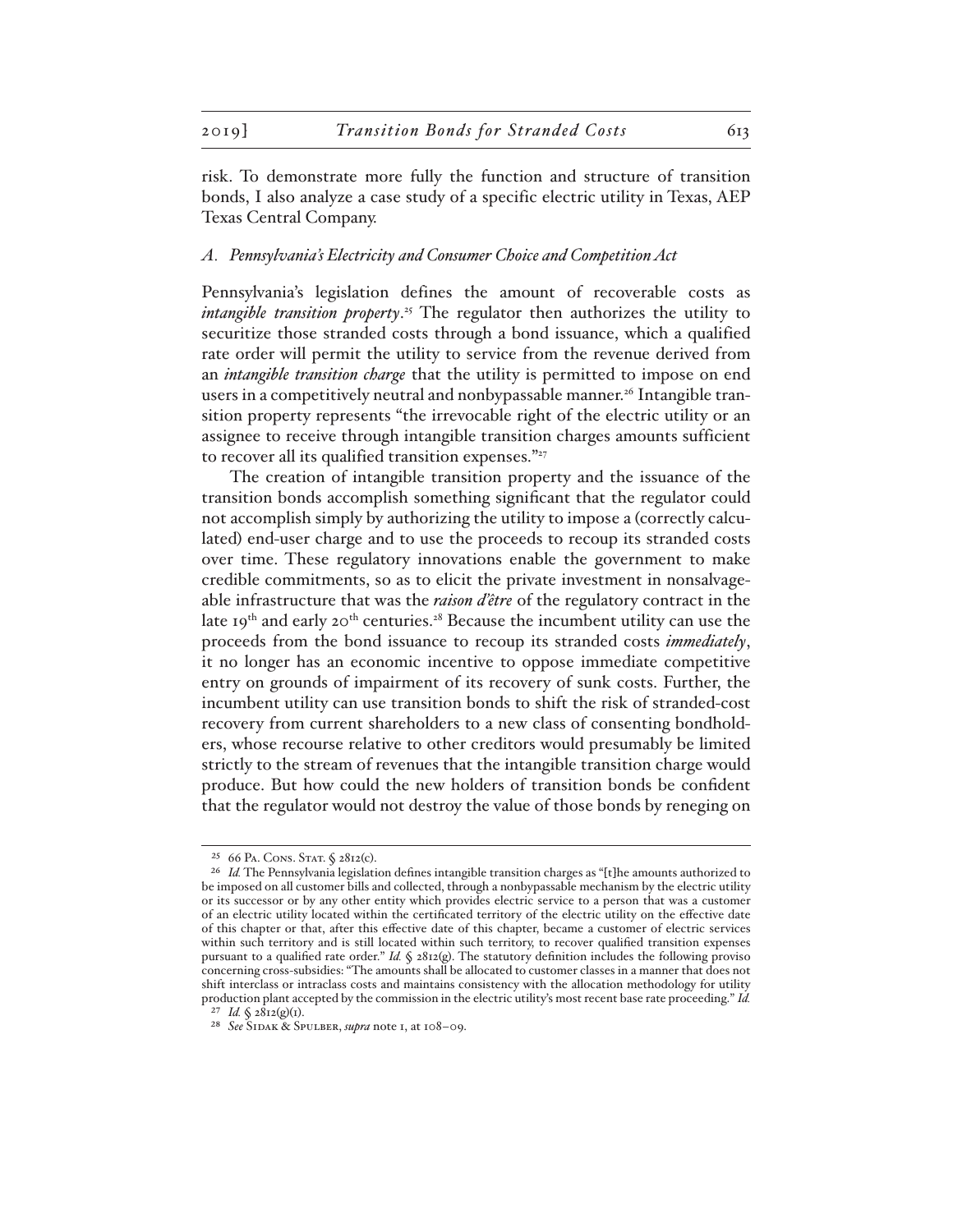the intangible-transition-charge rate order—all in the name of lowering the consumer's total bill for electricity? What would prevent the regulator from simply substituting its repudiation of the intangible transition charge for its repudiation of the underlying regulatory contract?

The answer is ingenious. Under Pennsylvania's law, the Commonwealth does not guarantee the transition bonds. Nonetheless, the capital market provides, through the price that it sets for those marketable securities, a continuously updated estimate of the likelihood that the state will renege on its promise embodied in the rate order authorizing the securitization and the intangible transition charge. Services such as Moody's and Standard & Poor's can continuously rate the risk that the state will interfere with the sole revenue stream servicing the transition bonds. Through bond prices and bond ratings, the capital market quantifies the expectation of regulatory opportunism on a state by-state basis, such that the premiums for political risk are relatively free from extraneous "noise" and causal ambiguity. The risk associated with transition bonds does not arise from competitors or from exogenous changes in either technology or market demand; rather, the risk arises solely from the possibility of regulatory opportunism. Transition bonds, in short, empower the capital market to regulate the regulators.

Given the capital market's intense level of scrutiny, regulatory opportunism by the state commission or the Commonwealth of Pennsylvania would incur an immediate, conspicuous cost to reputation that would be continuously measurable through the price of the transition bonds. Not surprisingly, therefore, Pennsylvania's legislation contains the following promise that the Commonwealth will refrain from regulatory opportunism:

The Commonwealth pledges to and agrees with the holders of any transition bonds issued under this section and with any assignee or financing party who may enter into contracts with an electric utility under this section that the Commonwealth will not limit or alter or in any way impair or reduce the value of intangible transition property or intangible transition charges approved by a qualified rate order until the transition bonds and interest on the transition bonds are fully paid and discharged or the contracts are fully performed on the part of the electric utility. Subject to other requirements of law, nothing in this paragraph shall preclude limitation or alteration if adequate compensation is made by law for the full protection of the intangible transition charges collected pursuant to a qualified rate order and of the holder of this transition bond and any assignee or financing party entering into contract with the electric utility.<sup>29</sup>

The interpretation and enforceability of *that* regulatory promise would surely admit less gainsaying by lawyers than the regulatory contract's earlier promise

<sup>&</sup>lt;sup>29</sup> 66 PA. CONS. STAT. § 2812(c)(2).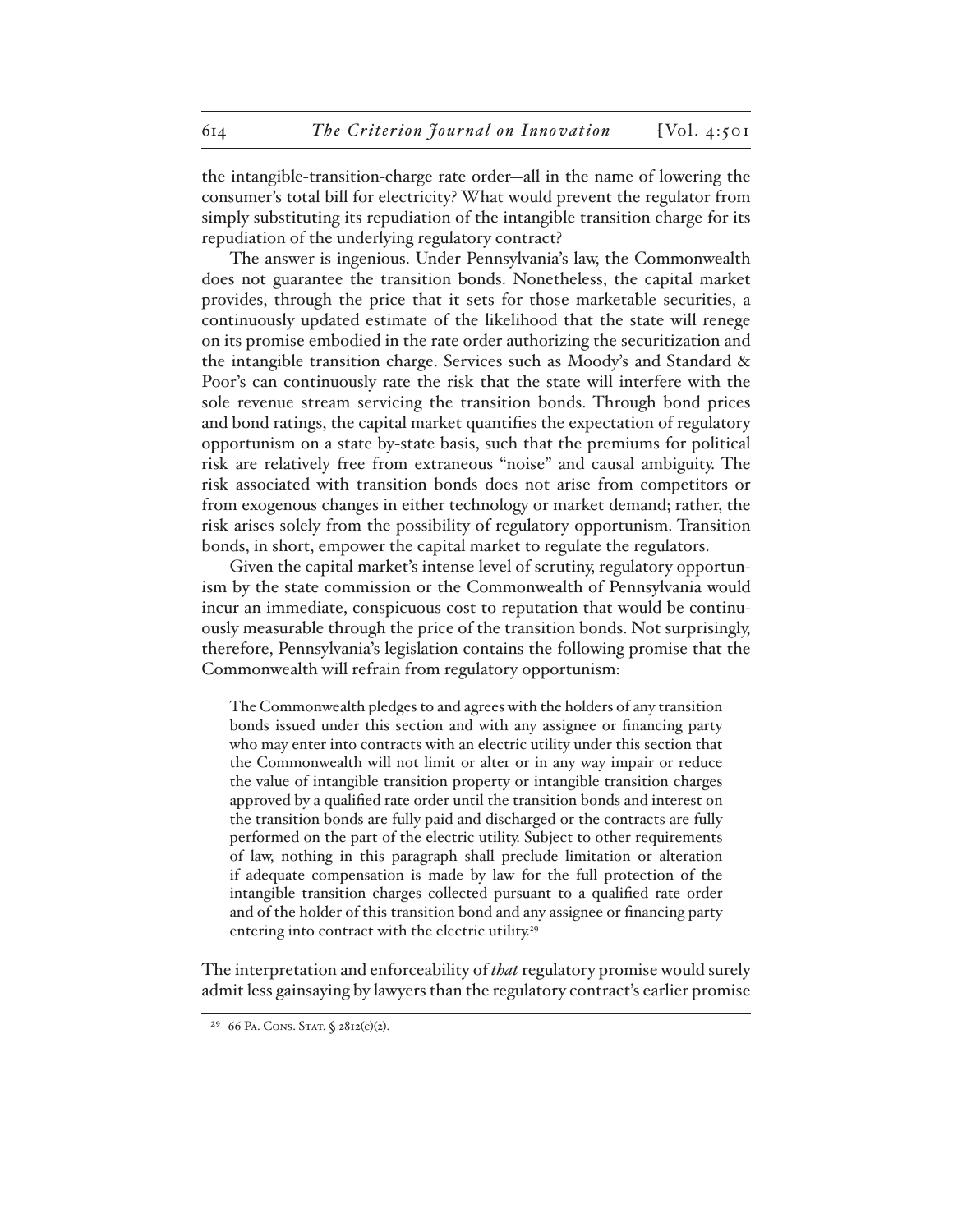to the utility that the regulator would permit the firm a reasonable opportunity to recover its operating costs, its capital investments to provide service, and a competitive return on those investments. In short, Pennsylvania's novation of the pre-existing regulatory contract, backed by the discipline of the capital market, increases the likelihood of preserving the original investment-backed expectations of utility shareholders.

#### *B. AEP Texas Central Company*

To demonstrate more fully the function and structure of transition bonds, it is useful to consider a case study of a specific electric utility. On September 5, 2006, AEP Texas Central Company (TCC) filed a registration statement with the Securities and Exchange Commission for nearly \$1.75 billion (USD) in transition bonds,<sup>30</sup> issued pursuant to the Texas Electric Utility Restructuring Act, which Texas enacted in June 1999. $31$  In the Transaction Summary that TCC issued on September 15, 2006, TCC described the structure of the transition bonds:

AEP Texas Central Transition Funding Company II LLC (the "Issuer") is issuing up to \$1,739,700,000 of Senior Secured Transition Bonds, Series A in five tranches (the "Bonds"). The Bonds are senior secured obligations of the Issuer supported by Transition Property which includes the right to a special, irrevocable non-bypassable charge ("Transition Charge") paid by all retail electric customers in the service territory of AEP Texas Central Company ("TCC") based on their consumption of electricity . . . . The Public Utility Commission of Texas (the "PUCT") requires and guarantees that Transition Charges be adjusted annually, and semi-annually as necessary, to ensure the expected recovery of amounts sufficient to timely provide all scheduled payments of principal and interest on the Bonds (the "True-up Mechanism").<sup>32</sup>

Thus, the transition bonds enabled TCC to obtain a return of and on its stranded investments as the PUCT deregulated the wholesale market for electricity in Texas, all while ensuring that neither the utility nor the state government was forced to bear the liability of the transition bonds directly. Moreover, although the PUCT did not guarantee the transition bonds, it nonetheless stipulated that "the State of Texas and other governmental

<sup>30</sup> AEP Tex. Cent. Co., Registration Statement (Pre-Effective Amendment No.1 to Form S-3) (Sept. 5, 2006), http://www.sec.gov/Archives/edgar/data/18734/000119312506185414/ds3a.htm. 31 Tex. Util. Code § 39.001.

<sup>&</sup>lt;sup>32</sup> AEP Tex. Cent. Transition Funding II LLC, Preliminary Term Sheet 1 (Sept. 15, 2006), https://www.sec.gov/Archives/edgar/data/18734/000119312506191785/dfwp.htm.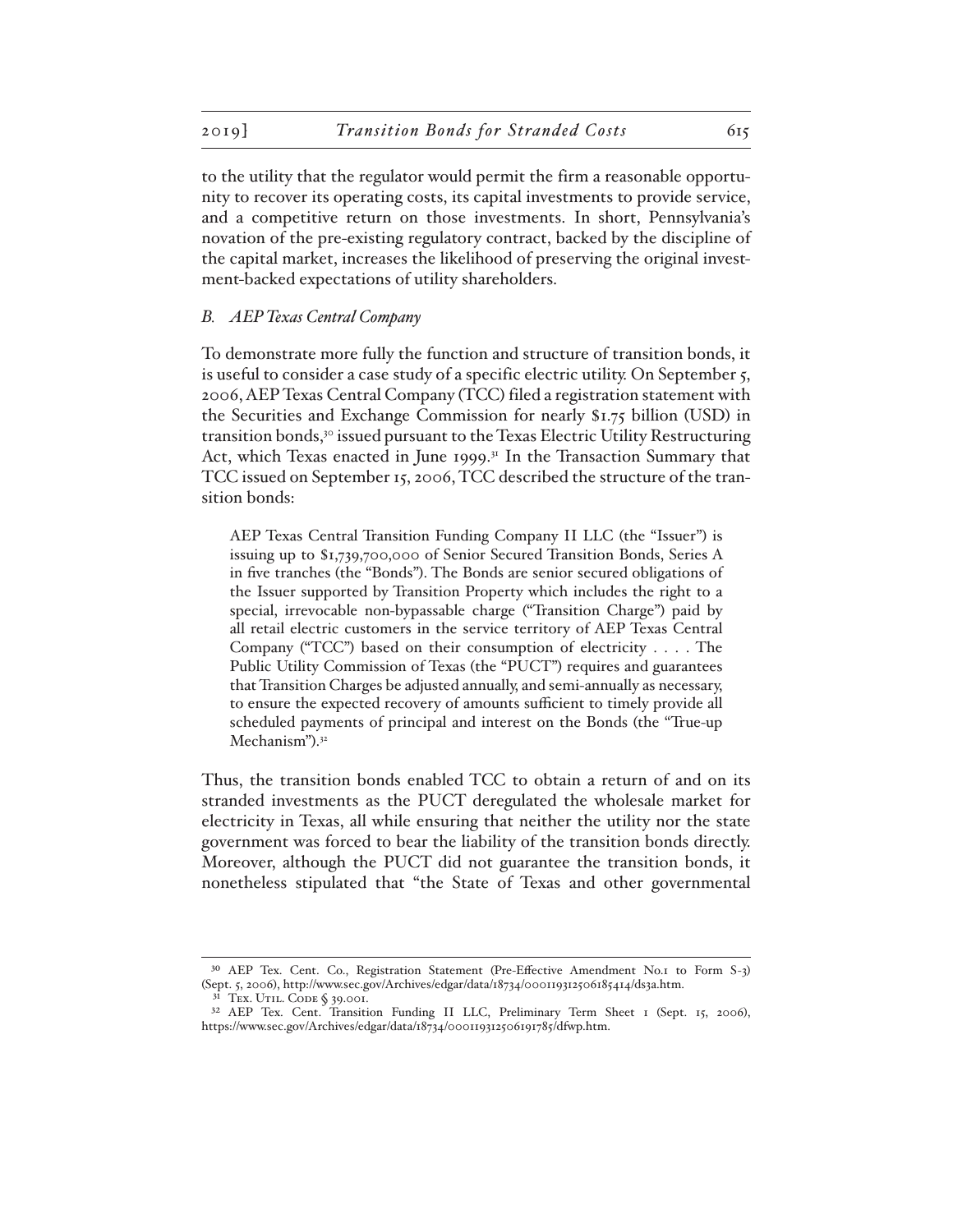entities, as retail electric customers, will be obligated to pay Transition Charges securing the Bonds."33

An important commitment mechanism in the process that created the transition bonds was the inclusion of a *non-impairment* provision in the Financing Order, issued by the PUCT:

The Financing Order includes affirmative findings to the effect that (i) the Financing Order is final and not subject to PUCT rehearing, (ii) the Issuer's right to collect Transition Charges is a property right against which bondholders will have a perfected lien upon execution and delivery of a security agreement and the filing of notice with the Secretary of State, and (iii) *the State of Texas has pledged not to take or permit any action that would impair the value of the Transition Property, or, reduce, alter or impair the Transition Charges to be imposed, collected and remitted to bondholders, except for the periodic true-up, until the Bonds have been paid in full*. The Financing Order is final and is no longer subject to further appeal or review by the PUCT or the courts.34

Through this non-impairment provision, Texas guaranteed TCC the right to collect the Transition Charge to fund the transition bonds and thus secured the bonds against any future action on the part of the PUCT that might impede TCC's ability to collect the Transition Charges. The PUCT also guaranteed, through the True-up Mechanism included in the Financing Order, that it would "take specific actions pursuant to the irrevocable Financing Order as expressly authorized by the Restructuring Act *to ensure that Transition Charge revenues are sufficient to pay on a timely basis scheduled principal and interest on the Bonds*."35

Consistent with TCC's expectations that the bonds would receive high credit ratings, as of August 2019, the bonds were rated Aaa by Moody's, AAA by Standard & Poor's, and AAA by Fitch.<sup>36</sup>

#### *C. The Historical Performance of Transition Bonds*

Because stranded-cost transition bonds are secured by a cash flow backed by a regulatory obligation, the usual credit risks extant in more

<sup>&</sup>lt;sup>33</sup> *Id.* at 1; *see also* TEX. UTIL. CODE § 39.310 ("Transition bonds are not a debt or obligation of the state and are not a charge on its full faith and credit or taxing power. The state pledges, however, for the benefit and protection of financing parties and the electric utility, that it will not take or permit any action that would impair the value of transition property, or, except as permitted by Section 39.307, reduce, alter, or impair the transition charges to be imposed, collected, and remitted to financing parties, until the principal, interest and premium, and any other charges incurred and contracts to be performed in connection with the related transition bonds have been paid and performed in full.").

<sup>34</sup> AEP Tex. Cent. Transition Funding II LLC, Preliminary Term Sheet, *supra* note 33, at 10 (emphasis added).

<sup>&</sup>lt;sup>35</sup> *Id.* at 3 (emphasis added).<br><sup>36</sup> See Ratings Assigned

Ratings Assigned, AMERICAN ELECTRIC POWER, https://www.aep.com/investors/ financialfilingsandreports/utilitysecuritizations/bondII/rates.aspx.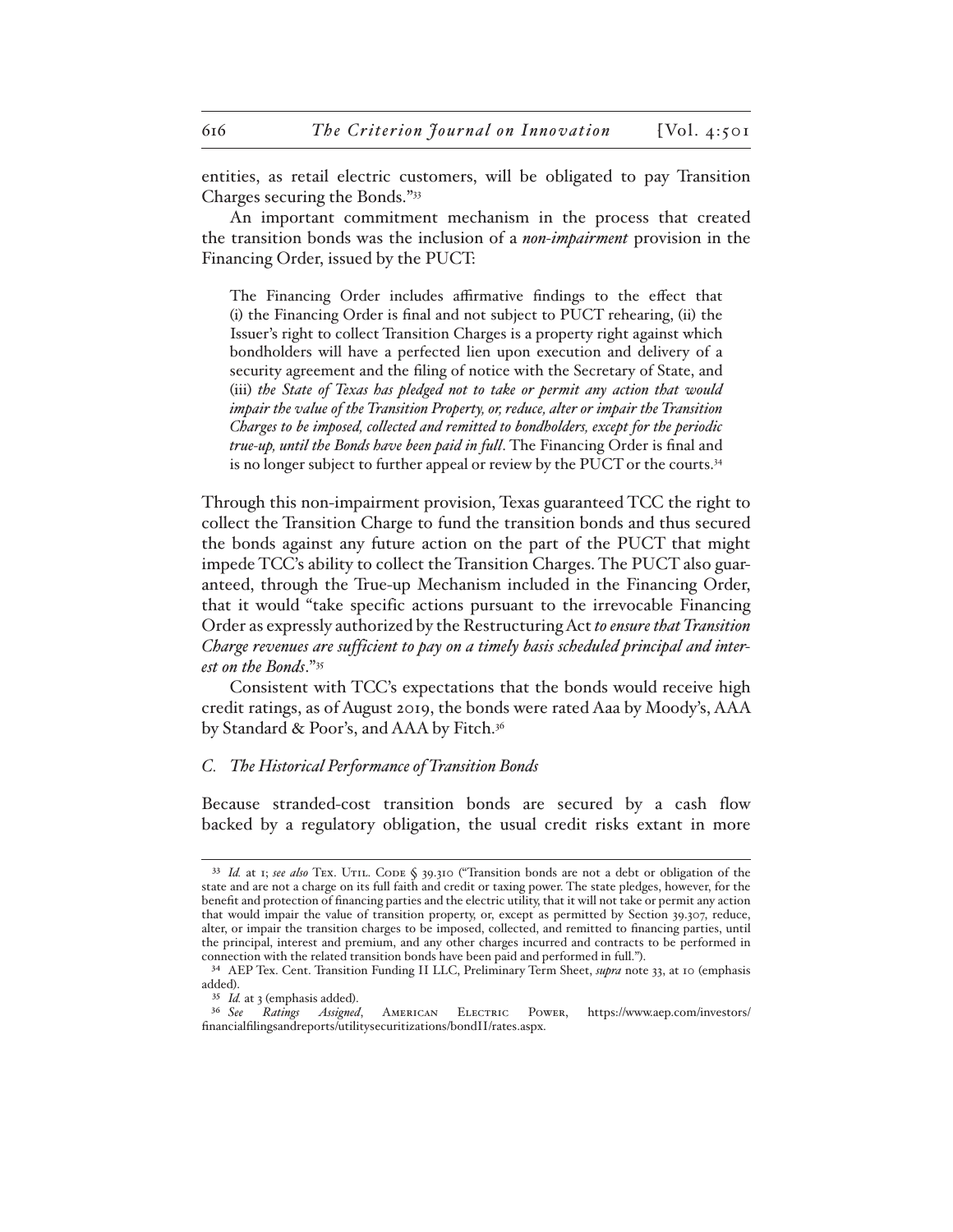familiar asset-backed securities (ABS)—backed by credit cards or mortgages, for example—do not apply to stranded-cost transition bonds.<sup>37</sup> As a result of their unique structure, transition bonds for stranded-cost recovery have exhibited strong market performance since regulated firms first issued them in the 1990s. These bonds have undergone several shocks, including the 2001 California energy crisis, in which Pacific Gas and Electric Co. (PG&E) went bankrupt; natural disasters, such as Hurricane Rita in 2005; and the severe recession that began in 2008. Despite those shocks, the yields on these transition bonds have closely tracked those on comparable AAA credit card ABS.

A typical structured security—an ABS, for example—is unavoidably subject to default risks involved in underwriting standards, as well as the prepayment risks inherent in the refinancing option. For example, both risk factors could reduce the value of the securities more severely in a recession, given the high level of market uncertainty and the relatively lower interest rate. In contrast, transition bonds are immune from both of those risk factors, because the payments are backed by a regulatory rate order and prepayment of the debt is not possible.

To assess the risk that a recession poses to transition bonds, Standard & Poor's developed stress tests for AAA-rated transition bonds in 2009 and found that there was no material weakness in the performance of the bonds issued by regional electricity utility companies.38 Even in the regions that suffered from relatively severe recessions beginning in 2007 (including Michigan, Florida, and California), customer use of electricity provided by issuers of transition bonds—including Detroit Edison (DE), Florida Power & Light (FPL), and Southern California Edison (SCE)—declined only modestly.<sup>39</sup> Further, customer use of electricity provided by DE, FPL, and SCE withstood stress tests based on a usage decline of between 60 percent and 80 percent in the amount of electricity generated in the service territories of these utilities.40

In sum, because the transition bond's cash flows are backed by the nonbypassable end-user charge that the regulator has authorized the utility to collect from all customers (even those served by other utilities in that jurisdiction), the most critical risk factors for transition bonds become only natural disasters and politics.

<sup>37</sup> *See* Douglas J. Lucas, Laurie S. Goodman & Frank J. Fabozzi, Collateralized Debt Obligations: Structures and Analysis 150–51 (Wiley Finance 2d ed. 2006).

<sup>38</sup> Standard & Poor's RatingsDirect, The Recession Hasn't Been Hard on "Ratepayer Obligation Charge" Bonds, *supra* note 15.

<sup>39</sup> *Id.* at 4.

<sup>40</sup> *Id.*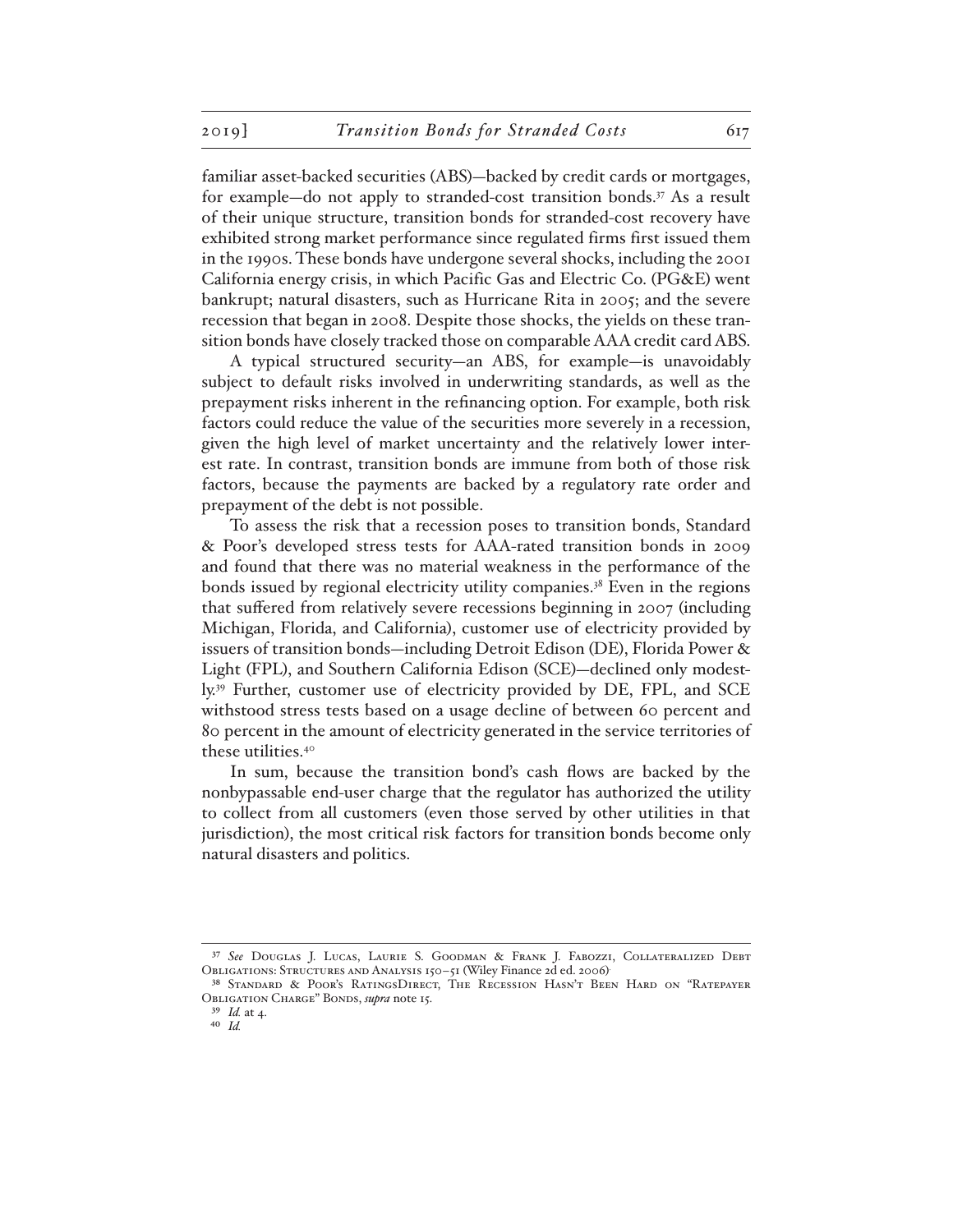#### **CONCLUSION**

Transition bonds elicit a credible commitment from the government to allow the incumbent utility to recover its stranded costs in its network. Specifically, the capital market quantifies the expectation of regulatory opportunism through the price and rating of the transition bonds, much as risk premiums quantify political risk in a country with an unstable political regime. In effect, the regulated firm's issuance of transition bonds to recover stranded costs enables the capital market to regulate the regulators. Given the intense scrutiny by the capital market, any act of regulatory opportunism by the government causes an immediate, conspicuous cost to the reputation of that particular jurisdiction that is continuously measurable through the price of the transition bonds. Transition bonds also increase transparency to end users, because the transition charge appears as a separate line item on each end user's monthly bill. Consequently, ultimate consumers directly observe the cost that the regulator has determined they should be made to pay to effect a particular transformation of the structure of the regulated industry.

#### APPENDIX I

The following sources for the data depicted in Figure I are listed in reverse chronological order.

Giyora Eiger & Yian Ning Loh, *Moody's Assigns Definitive Ratings to Public Service Company of New Hampshire's Utilitiy Cost Recovery Bonds*, Moody's Investors Service, May 8, 2018, https://www.moodys.com/research/ Moodys-assigns-definitive-ratings-to-Public-Service-Company-of-New--PR\_383340.

Arti Mattu & Sanjay Wahi*, Moody's Assigns Aaa (sf ) to Utility Debt Securitization Authority's Restructuring Bond*, Moody's Investors Service, Nov. 21, 2017, https://www.moodys.com/research/Moodys-assigns-Aaa-sf-to-Utility-Debt-Securitization-Authoritys-Restructuring--PR\_374965.

Arti Mattu & Sanjay Wahi, *Moody's Assigns Aaa (sf ) to Utility Debt Securitization Authority's Restructuring Bonds*, Moody's Investors Service, Sept. 8, 2016, https://www.moodys.com/research/Moodys-assigns-Aaa-sf-to-Utility-Debt-Securitization-Authoritys-Restructuring--PR\_354540.

Andrew Butville & Luisa De Gaetano, *Moody's Assigns Aaa* (sf) to Duke Energy Florida-Sponsored Utility Cost *Recovery Bonds*, Moody's Investors Service, June 22, 2016, https://www.moodys.com/research/Moodysassigns-Aaa-sf-to-Duke-Energy-Florida-Sponsored-Utility--PR\_350955.

Arti Mattu & Luisa De Gaetano, *Moody's Assigns Aaa (sf ) to Utility Debt Securitization Authority's Restructuring Bonds*, Moody's Investors Service, Apr. 7, 2016, https://www.moodys.com/research/Moodys-assigns-Aaa-<br>sf-to-Utility-Debt-Securitization-Authoritys-Restructuring–PR\_346657.

Andrew Butville & Luisa De Gaetano, *Moody's Assigns Aaa (sf ) to Utility Debt Securitization Authority's Restructuring Bonds*, Moody's Investors Service, Oct. 27, 2015, https://www.moodys.com/research/ Moodys-assigns-Aaa-sf-to-Utility-Debt-Securitization-Authoritys-Restructuring--PR\_337247.

Xiaochao Wang & Luisa De Gaetano, *Moody's Assigns Aa1 (sf ) to the Storm Recovery Bonds Sponsored and Serviced by Entergy New Orleans, Inc.*, Moody's Investors Service, July 27, 2015, https://www.moodys.com/ research/Moodys-assigns-Aa1-sf-to-the-storm-recovery-bonds-sponsored--PR\_330774.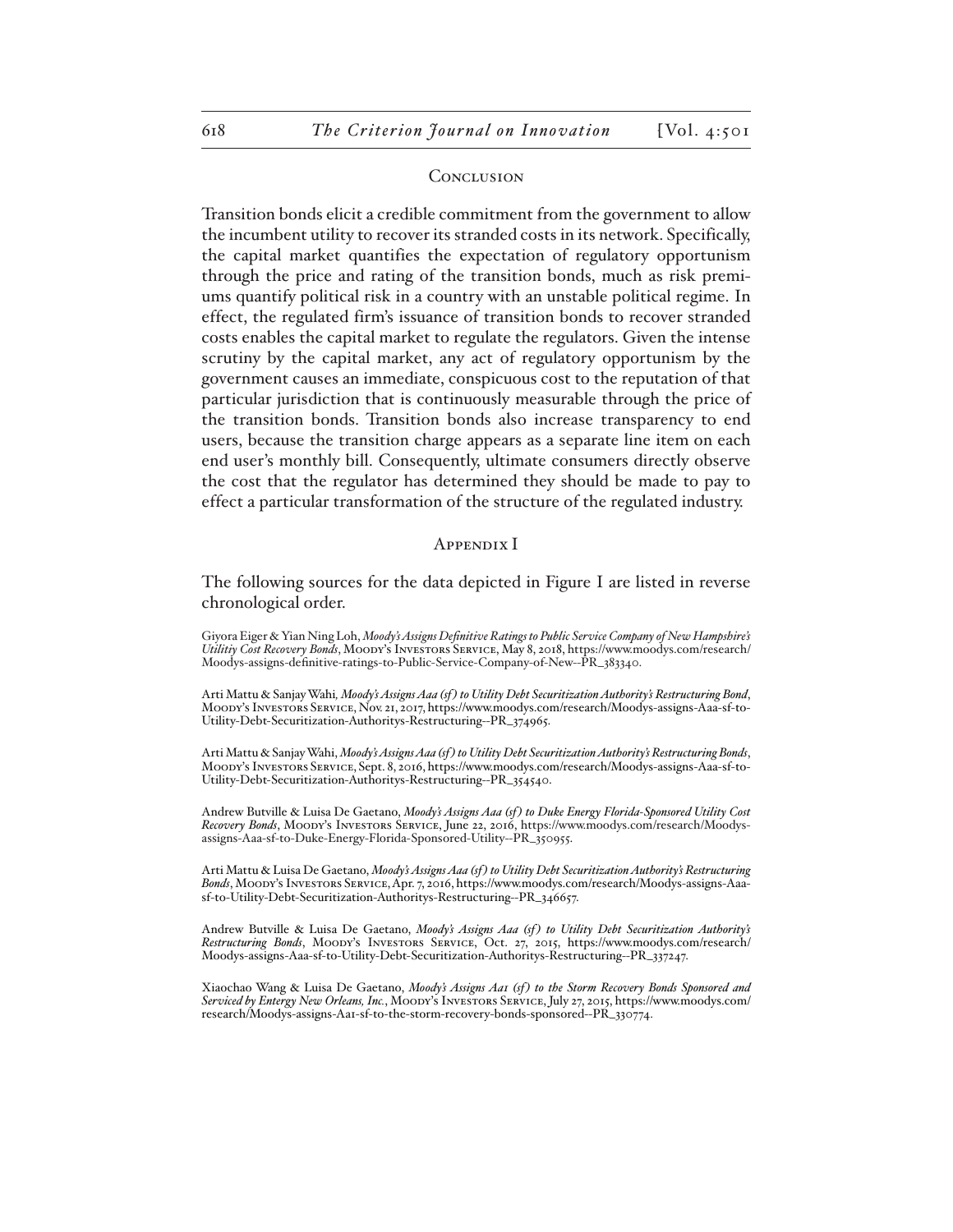Pedro Sancholuz Ruda & Barbara A. Lambotte, *Moody's Assigns Aaa to State of Hawaii 2014-A Green Energy Market Securitization Bonds*, Moody's Investors Service, Nov. 13, 2014, https://www.moodys.com/research/ Moodys-assigns-Aaa-to-State-of-Hawaii-2014-A-Green--PR\_312686.

Xiaochao Wang & Barbara A. Lambotte, *Moody's Assigns Aaa (sf ) to the System Restoration Bonds Serviced by Entergy Louisiana LLC*, Moody's Investors Service, Aug. 6, 2014, https://www.moodys.com/research/ Moodys-assigns-Aaa-sf-to-the-system-restoration-bonds-serviced--PR\_305833.

Pedro Sancholuz Ruda & Barbara A. Lambotte, *Moody's Assigns Aaa (sf) to Consumers 2014 Securitization Funding LLC Utility Bonds*, Moody's Investors Service, July 22, 2014, https://www.moodys.com/research/ Moodys-assigns-Aaa-sf-to-Consumers-2014-Securitization-Funding-LLC--PR\_304314.

Tracy B. Rice & Barbara A. Lambotte, *Moody's Assigns Aaa (sf) to Utility Debt Securitization Authority's Restructuring Bonds*, Moody's Investors Service, Dec. 18, 2013, https://www.moodys.com/research/ Moodys-assigns-Aaa-sf-to-Utility-Debt-Securitization-Authoritys-Restructuring--PR\_289386.

Karandeep Bains & Barbara A. Lambotte, *Moody's Assigns Definitive Ratings of Aaa* (sf) to Appalachian *Consumer Rate Relief Funding LLC's Senior Secured Consumer Rate Relief Bonds*, Moody's Investors Service, Nov. 15, 2013, https://www.moodys.com/research/Moodys-assigns-definitive-ratings-of-Aaa-sf-to-Appalachian-Consumer--PR\_286727.

Tracy B. Rice & Barbara A. Lambotte, *Moody's Assigns Definitive Ratings of Aaa (sf ) to Ohio Phase-In-Recovery Funding LLC's Bonds*, Moody's Investors Service, Aug. 1, 2013, https://www.moodys.com/research/ Moodys-assigns-definitive-ratings-of-Aaa-sf-to-Ohio-Phase--PR\_278502.

Tracy Rice & Michael McDermitt, *Moody's Assigns Highest Definitive Ratings to FirstEnergy Ohio PIRB Special Purpose Trust 2013 Trust Certificates and Underlying Bonds*, Moody's Investors Service, June 20, 2013, https://www.moodys.com/research/Moodys-assigns-highest-definitive-ratings-to-FirstEnergy-Ohio-PIRB-Special--PR<sub>-275</sub>878.

Sally Acevedo & Michael McDermitt, *Moody's Assigns Definitive Ratings to Transition Bonds Sponsored by Utility AEP Texas Central*, Moody's Investors Service, Mar. 15, 2012, https://www.moodys.com/research/ Moodys-assigns-definitive-ratings-to-transition-bonds-sponsored-by-utility--PR\_240519.

Xiaochao Wang & Michael McDermitt, *Moody's Assigns Definitive Rating to Utility CenterPoint Energy's Transition Bond*, Moody's Investors Service, Jan. 20, 2012, https://www.moodys.com/research/Moodysassigns-definitive-rating-to-utility-CenterPoint-Energys-transition-bonds--PR\_235584.

Xiaochao Wang & Michael McDermitt, *Moody's Assigns Highest Rating to Investment Recovery Bonds Sponsored by Entergy Louisiana*, *LLC*, Moody's Investors Service, Sept. 23, 2011, https://www.moodys.com/research/ Moodys-assigns-highest-rating-to-investment-recovery-bonds-sponsored-by--PR\_226709.

Michael McDermitt & Xiaochao Wang, *Moody's Investors Service Assigns Definitive Ratings to Entergy Arkansas Restoration Funding's Senior Secured Storm Recovery Bonds*, Moody's Investors Service, Aug. 27, 2010, https://www.moodys.com/research/Moodys-Investors-Service-assigns-definitive-ratings-to-Entergy-Arkansas-Restoration--PR\_204844.

Michael McDermitt & Xiaochao Wang, *Moody's Assigns Aaa Rating to LCDA System Restoration Bonds to be Serviced by Entergy*, Moody's Investors Service, July 23, 2010, https://www.moodys.com/research/ Moodys-assigns-Aaa-rating-to-LCDA-system-restoration-bonds-to--PR\_203025.

Mark DiRienz & Xiaochao Wang, *Moody's Assigns Definitive Rating of Aaa to Utility Monongahela Power Company's Environmental Control Bonds*, Moody's Investors Service, Dec. 28, 2009, https://www.moodys. com/research/Moodys-assigns-definitive-rating-of-Aaa-to-utility-Monongahela-Power--PR\_192522.

Mark DiRienz & Xiaochao Wang, *Moody's Assigns Definitive Rating of Aaa to Utility The Potomac Edison Company's Environmental Control Bonds*, Moody's Investors Service, Dec. 28, 2009, https://www.moodys. com/research/Moodys-assigns-definitive-rating-of-Aaa-to-utility-The-Potomac--PR\_192539.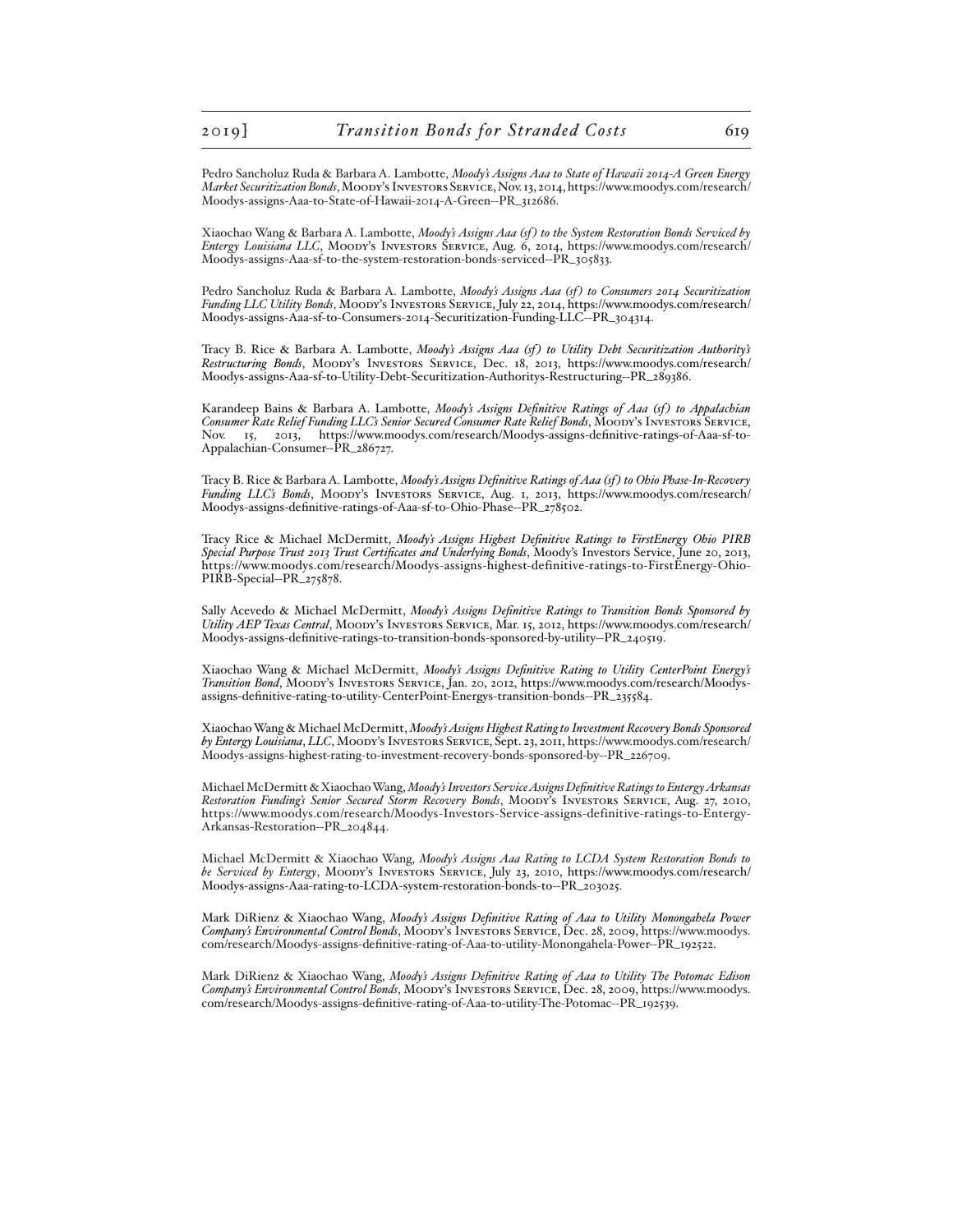Mark DiRienz & Xiaochao Wang, *Moody's Assigns Definitive Rating of Aaa to Utility CenterPoint Energy's System Restoration Bonds*, Moody's Investors Service, Dec. 3, 2009, https://www.moodys.com/research/ Moodys-assigns-definitive-rating-of-Aaa-to-utility-CenterPoint-Energys--PR\_190967.

Mark DiRienz & Xiaochao Wang, *Moody's Assigns Definitive Rating of Aaa to Utility Entergy Texas Inc.'s Transition Bonds*, Moody's Investors Service, Nov. 9, 2009, https://www.moodys.com/research/Moodysassigns-definitive-rating-of-Aaa-to-utility-Entergy-Texas--PR\_189876.

Linda Stesney & Xiaochao Wang, *Moody's Assigns Ratings of Aaa to LPFA System Restoration Bonds*, Moody's Investors Service, Aug. 26, 2008, https://www.moodys.com/research/Moodys-assigns-ratings-of-Aaa-to-LPFA-system-restoration-bonds--PR\_161893.

Linda Stesney & Xiaochao Wang, *Moody's Assigns Ratings of Aaa to LPFA System Restoration Bonds*, Moody's Investors Service, July 29, 2008, https://www.moodys.com/research/Moodys-assigns-ratings-of-Aaa-to-LPFA-system-restoration-bonds--PR\_160059.

Linda Stesney & Xiaochao Wang, *Moody's Assigns Ratings of Aaa to Cleco Power Storm-Recovery Bonds*, Moody's Investors Service, Mar. 6, 2008, https://www.moodys.com/research/Moodys-assigns-ratingsof-Aaa-to-Cleco-Power-storm-recovery--PR\_150506.

Linda Stesney & Xiaochao Wang, *Moody's Assigns Ratings of Aaa to CenterPoint Energy Transition Bond Company III, LLC Senior Secured Transition Bonds*, Moody's Investors Service, Feb. 14, 2008, https://www.moodys. com/research/Moodys-assigns-ratings-of-Aaa-to-CenterPoint-Energy-Transition-Bond--PR\_149247.

Jay Eisbruck & Xiaochao Wang, *Moody's Assigns Definitive Ratings of Aaa to RSB BondCo LLC Rate Stabilizataion Bonds,* Moody's Investors Service, June 29, 2007, https://www.moodys.com/research/ Moodys-assigns-definitive-ratings-of-Aaa-to-RSB-BondCo-LLC--PR\_136777.

Jay Eisbruck & Xiaochao Wang, *Moody's Assigns Definitive Ratings of Aaa to Entergy Gulf States Reconstruction Funding I, LLC Transition Bonds*, MOODY's INVESTORS SERVICE, June 29, 2007, https://www.moodys.com/ research/Moodys-assigns-definitive-ratings-of-Aaa-to-Entergy-Gulf-States--PR\_136778.

Jay Eisbruck & Xiaochao Wang, *Moody's Assigned a Definitive Rating of Aaa to Four Classes of FPL Recovery Funding LLC Senior Secured Bonds*, Moody's Investors Service, May 23, 2007, https://www.moodys.com/ research/Moodys-assigned-a-definitive-rating-of-Aaa-to-four-classes--PR\_134304.

Jay Eisbruck & Xiaochao Wang, *Moody's Assigns Ratings to 4 Classes of PE Environmental Funding LLC – Senior Secured Sinking Fund Environmental Control Bonds, Series A*, Moody's Investors Service, Apr. 16, 2007, https://www.moodys.com/research/Moodys-assigns-ratings-to-4-classes-of-PE-Environmental-Funding- -PR\_131824.

Jay Eisbruck & Xiaochao Wang, *Moody's Assigns Ratings to 4 Classes of MP Environmental Funding LLC – Senior Secured Sinking Fund Environmental Control Bonds, Series A*, Moody's Investors Service, Apr. 16, 2007, https://www.moodys.com/research/Moodys-assigns-ratings-to-4-classes-of-MP-Environmental-Funding- -PR\_131819.

Jay Eisbruck & Taimur Jamil, *Moody's Rates AEP Texas Central Transition Funding Transaction Aaa*, Moody's Investors Service, Oct. 13, 2006, https://www.moodys.com/research/Moodys-rates-AEP-Texas-Central-Transition-Funding-Transaction-Aaa--PR\_121096.

Jay Eisbruck & Taimur Jamil, *Moody's Rates JCP&L Transitition Funding II LLC Series 2006-A Notes Aaa*, Moody's Investors Service, Aug. 15, 2006, https://www.moodys.com/research/MOODYS-RATES-JCPL-TRANSITION-FUNDING-II-LLC-SERIES-2006-A--PR\_118022.

Jay Eisbruck & Taimur Jamil, *Moody's Rates CenterPoint Energy Transition Bond Company II Series A Bonds Aaa,*<br>Moody's Investors Service, Dec. 16, 2005, https://www.moodys.com/research/MOODYS-RATES-CENTERPOINT-ENERGY-TRANSITION-BOND-COMPANY-II-SERIES-A--PR\_106389.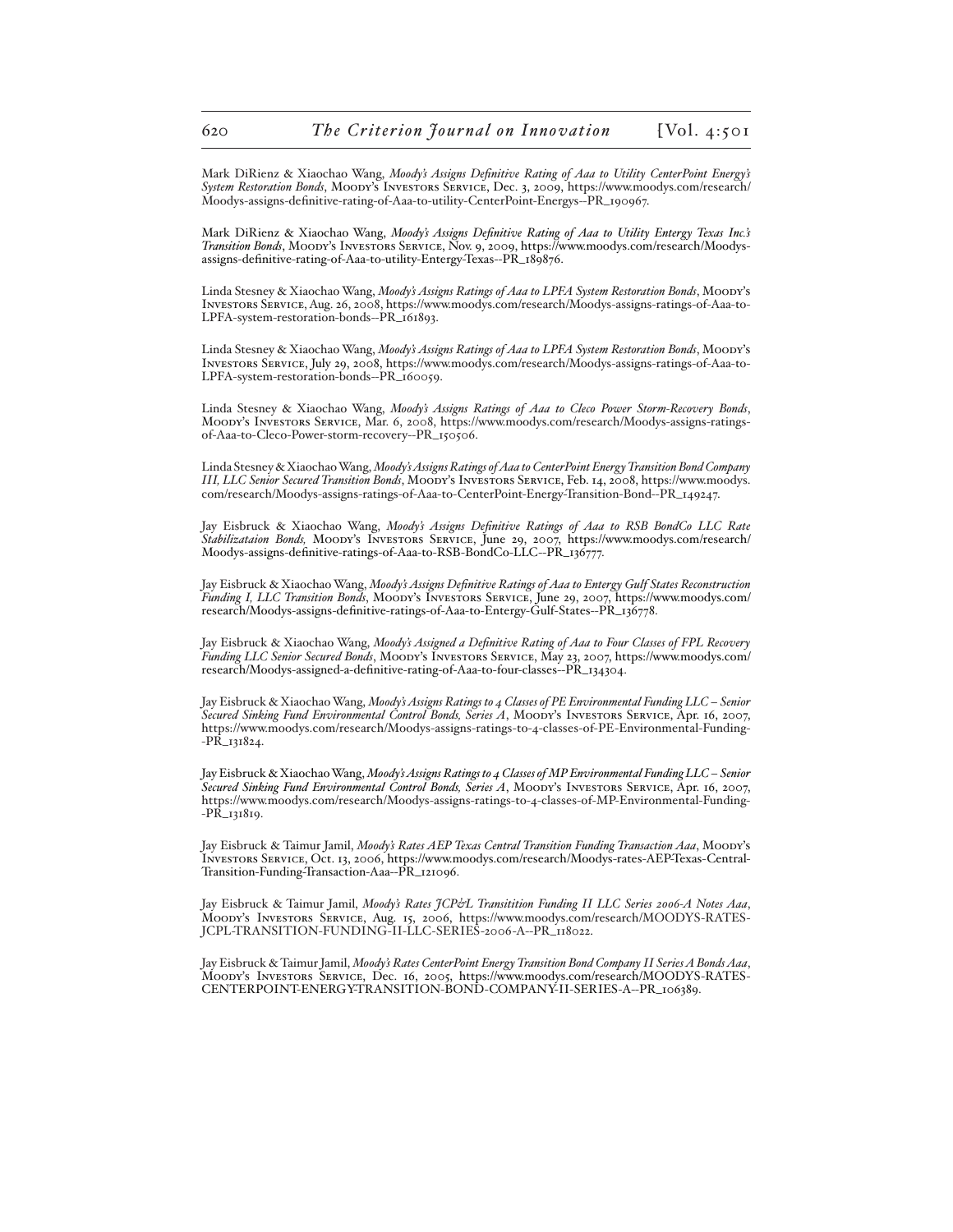Jay Eisbruck & Taimur Jamil, *Moody's Rates PG&E Energy Recovery Bonds Series 2005-2 Aaa*, Moody's Investors Service, Nov. 10, 2005, https://www.moodys.com/research/MOODYS-RATES-PGE-ENERGY-RECOVERY-BONDS-SERIES-2005-2-Aaa--PR\_104625.

Jay Eisbruck & Xiaochao Wang, *Moody's Rates West Penn Power Transition Bonds Aaa*, Moody's Investors Service, Sept. 28, 2005, https://www.moodys.com/research/MOODYS-RATES-WEST-PENN-POWER-TRANSITION-BONDS-Aaa--PR\_102493.

Jay Eisbruck & Xiaochao Wang, *Moody's Rates PSE&G Transition Bonds Aaa*, Moody's Investors Service, Sept. 23, 2005, https://www.moodys.com/research/MOODYS-RATES-PSEG-TRANSITION-BONDS-Aaa--PR\_102334.

Jay Eisbruck & Taimur Jamil, *Moody's Rates Massachusetts Rate Reduction Bonds Aaa*, MOODY's INVESTORS Service, Mar. 3, 2005, https://www.moodys.com/research/MOODYS-RATES-MASSACHUSETTS-RATE-REDUCTION-BONDS-Aaa--PR\_93668.

Jay Eisbruck & Taimur Jamil, *Moody's Rates PG&E Energy Recovery Notes Aaa*, Moody's Investors Service, Feb. 16, 2005, https://www.moodys.com/research/MOODYS-RATES-PGE-ENERGY-RECOVERY-NOTES-Aaa--PR\_92987.

Jay Eisbruck & Taimur Jamil, *Moody's Rates Rockland Electric Company Transition Funding LLC Transition Bonds Aaa*, Moody's Investors Service, Aug. 16, 2004, https://www.moodys.com/research/MOODYS-RATES-ROCKLAND-ELECTRIC-COMPANY-TRANSITION-FUNDING-LLC-TRANSITION-BONDS- -PR\_85307.

Michael Kanef & Taimur Jamil, *Moody's Assigns Aaa Ratings to 3 Classes of TXU Electric Delivery Transition Bond Company, LLC Series 2004-1 Bonds*, Moody's Investors Service, June 10, 2004, https://www.moodys.com/ research/MOODYS-ASSIGNS-Aaa-RATINGS-TO-3-CLASSES-OF-TXU-ELECTRIC--PR\_82902.

Michael Kanef & Taimur Jamil, *Moody's Rates Atlantic City Electric Transition Funding LLC Transition Bonds, Series 2003-1 Aaa*, Moody's Investors Service, Jan. 5, 2004, https://www.moodys.com/research/MOODYS-RATES-ATLANTIC-CITY-ELECTRIC-TRANSITION-FUNDING-LLC-TRANSITION-BONDS- -PR\_76988.

Michael Kanef & Taimur Jamil, *Moody's Assigns Aaa Ratings to 4 Classes of Oncor Electric Delivery Transition Bond Company, LLC Series 2003-1 Bonds*, Moody's Investors Service, Aug. 21, 2003, https://www.moodys. com/research/MOODYS-ASSIGNS-Aaa-RATINGS-TO-4-CLASSES-OF-ONCOR-ELECTRIC- -PR\_72237.

Michael Kanef & Alexander Dill, *Moody's Rates Atlantic City Electric's Stranded Cost Deal Aaa*, Moody's Investors Service, Jan. 2, 2003, https://www.moodys.com/research/MOODYS-RATES-ATLANTIC-CITY-ELECTRICS-STRANDED-COST-DEAL-Aaa--PR\_62996.

Michael Kanef & Alexander Dill, *Moody's Assigns Aaa Ratings to Jersey Central Power & Light's Stranded Cost Securitization*, Moody's Investors Service, June 12, 2002, https://www.moodys.com/research/MOODYS-ASSIGNS-Aaa-RATINGS-TO-JERSEY-CENTRAL-POWER-LIGHTS-STRANDED--PR\_56816.

Bruce D. Fabrikant & Michael Kanef, *Moody's Rates Public Service Company of New Hampshire's Second Stranded Costs Securitization Aaa*, Moody's Investors Service, Feb. 11, 2002, https://www.moodys.com/ research/MOODYS-RATES-PUBLIC-SERVICE-COMPANY-OF-NEW-HAMPHSIRES-SECOND-STRANDED--PR\_52878.

*Moody's Rates Central Power and Light Company's Stranded Cost Securitization Aaa*, Moody's Investors Service, Feb. 11, 2002, https://www.moodys.com/research/MOODYS-RATES-CENTRAL-POWER-AND-LIGHT-COMPANYS-STRANDED-COST-SECURITIZATION--PRM\_20020211135210.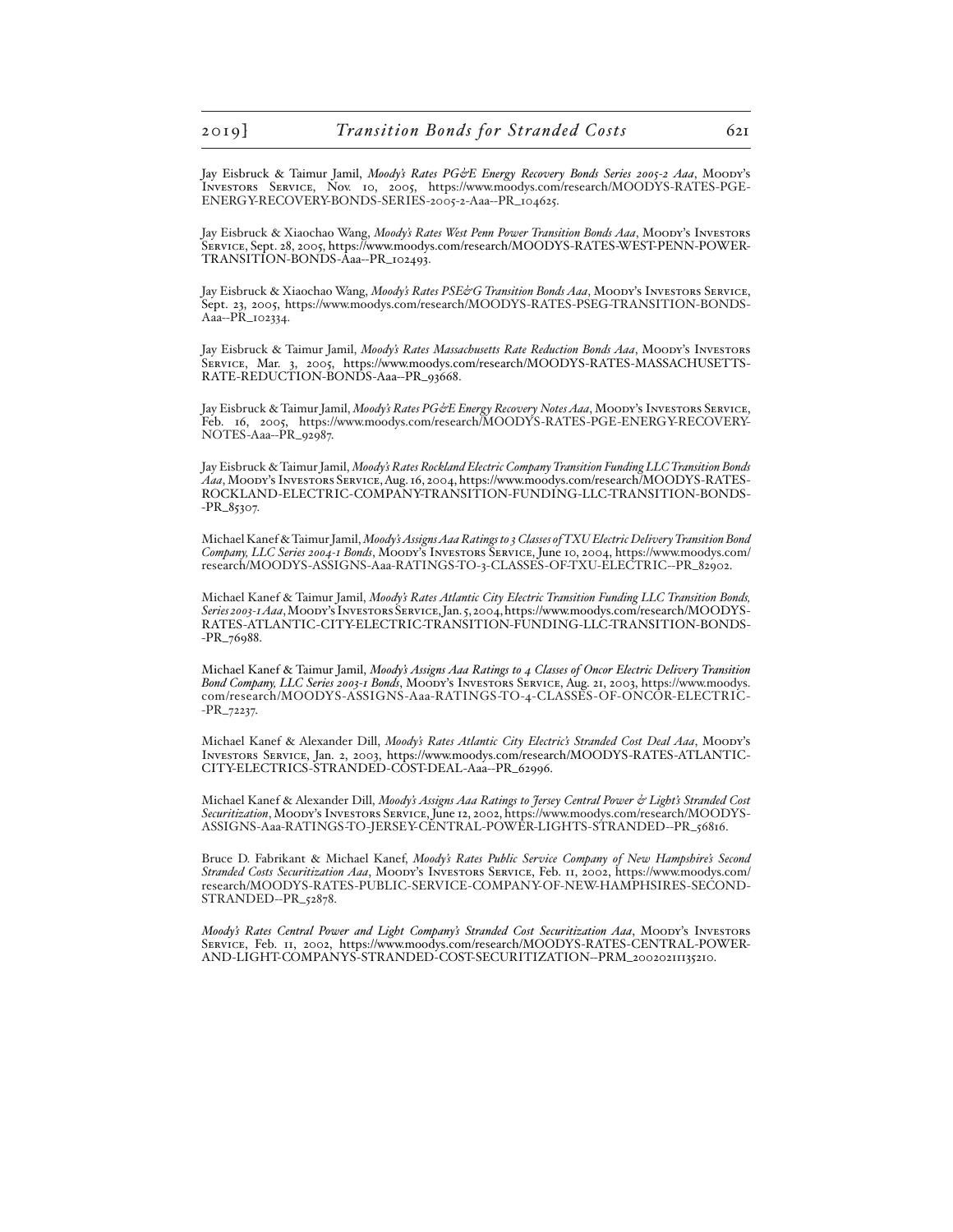Bruce D. Fabrikant & Michael Kanef, *Moody's Assigns Aaa Ratings to Stranded Cost Securitization of Consumers Energy Company*, Moody's Investors Service, Nov. 20, 2001, https://www.moodys.com/ research/MOODYS-ASSIGNS-Aaa-RATINGS-TO-STRANDED-COST-SECURITIZATION-OF-CONSUMERS--PR\_50702.

Michael Kanef & Keith Wofford, *Moody's Rates Reliant Energy's Stranded Costs Securitization Aaa*, Moody's Investors Service, Oct. 25, 2001, https://www.moodys.com/research/MOODYS-RATES-RELIANT-ENERGYS-STRANDED-COSTS-SECURITIZATION-Aaa--PR\_49988.

Bruce D. Fabrikant & Michael Kanef, *Moody's Assigns Aaa Ratings to Western Massachussetts Electric Company's Stranded Cost Securitization*, Moody's Investors Service, May 18, 2001, https://www.moodys.com/ research/MOODYS-ASSIGNS-Aaa-RATINGS-TO-WESTERN-MASSACHUSSETTS-ELECTRIC-COMPANYS-STRANDED--PR\_45812.

Michael Kanef & Alexander Dill, *Moody's Rates Public Service of New Hampshire's Stranded Cost Deal Aaa*, Moody's Investors Service, Apr. 27, 2001, https://www.moodys.com/research/MOODYS-RATES-PUBLIC-SERVICE-OF-NEW-HAMPSHIRES-STRANDED-COST-DEAL--PR\_45209.

Michael Kanef & Alexander Dill, *Moody's Rates Connecticut Light & Power's Stranded Cost Deal Aaa*, Moody's Investors Service, Mar. 30, 2001, https://www.moodys.com/research/MOODYS-RATES-CONNECTICUT-LIGHT-POWERS-STRANDED-COST-DEAL-Aaa--PR\_44553.

*Moody's Confirms Aaa Ratings of PG&E's Stranded Costs Securitization*, Moody's Investors Service, Apr. 9, 2001, https://www.moodys.com/research/MOODYS-CONFIRMS-Aaa-RATINGS-OF-PGES-STRANDED-COSTS-SECURITIZATION--PRM\_20010410145828.

Bruce D. Fabrikant & Michael Kanef, *Moody's Assigns Aaa Ratings to Stranded Cost Securitization of Detroit Edison Company*, Moody's Investors Service, Mar. 9, 2001, https://www.moodys.com/research/MOODYS-ASSIGNS-Aaa-RATINGS-TO-STRANDED-COST-SECURITIZATION-OF-DETROIT--PR\_43952.

Bruce D. Fabrikant & Michael Kanef, *Moody's Investors Service Rates Bonds Issued by PECO Energy Transition Trust Aaa*, Moody's Investors Service, Mar. 1, 2001, https://www.moodys.com/research/MOODYS-INVESTORS-SERVICE-RATES-BONDS-ISSUED-BY-PECO-ENERGY-TRANSITION--PR\_43733.

Bruce D. Fabrikant & Michael Kanef, *Moody's Assigns Aaa Ratings to Public Service Electric and Gas Company's Stranded Cost Securitization*, Moody's Investors Service, Feb. 1, 2001, https://www.moodys.com/research/ MOODYS-ASSIGNS-Aaa-RATINGS-TO-PUBLIC-SERVICE-ELECTRIC-AND-GAS--PR\_43025.

*Moody's Assigns Aaa Ratings to PECO Energy Company's Stranded Cost Securitization*, Moody's Investors Service, May 2, 2000, https://www.moodys.com/research/MOODYS-ASSIGNS-Aaa-RATINGS-TO-PECO-ENERGY-COMPANYS-STRANDED-COST--PR\_36571.

*Moody's Assigns Aaa Ratings to West Penn's Stranded Utility Costs Securitization*, Moody's Investors Service, Nov. 17, 1999, https://www.moodys.com/research/MOODYS-ASSIGNS-Aaa-RATINGS-TO-WEST-PENNS-STRANDED-UTILITY-COSTS--PR\_32652.

*Moody's Assigns Aaa Ratings to PP&L Inc.'s Stranded Utility Costs Securitization*, Moody's Investors Service,  $\sim$ 1999, https://www.moodys.com/research/MOODYS-ASSIGNS-Aaa-RATINGS-TO-PPL-Aug. 13, 1999, https://www.moodys.com/researd INCS-STRANDED-UTILITY-COSTS--PR\_30374.

*Moody's Assigns Aaa Rating to Sierra Pacific's \$24 MM California Stranded Cost Securitization*, Moody's Investors Service, Apr. 9, 1999, https://www.moodys.com/research/MOODYS-ASSIGNS-Aaa-RATING-TO-SIERRA-PACIFICS-24-MM-CALIFORNIA--PR\_27297.

*Moody's Assigns Aaa Ratings to PECO Energy Company's Stranded Cost Securitization*, Moody's Investors Service, Mar. 26, 1999, https://www.moodys.com/research/MOODYS-ASSIGNS-Aaa-RATINGS-TO-PECO-ENERGY-COMPANYS-STRANDED-COST--PR\_26924.